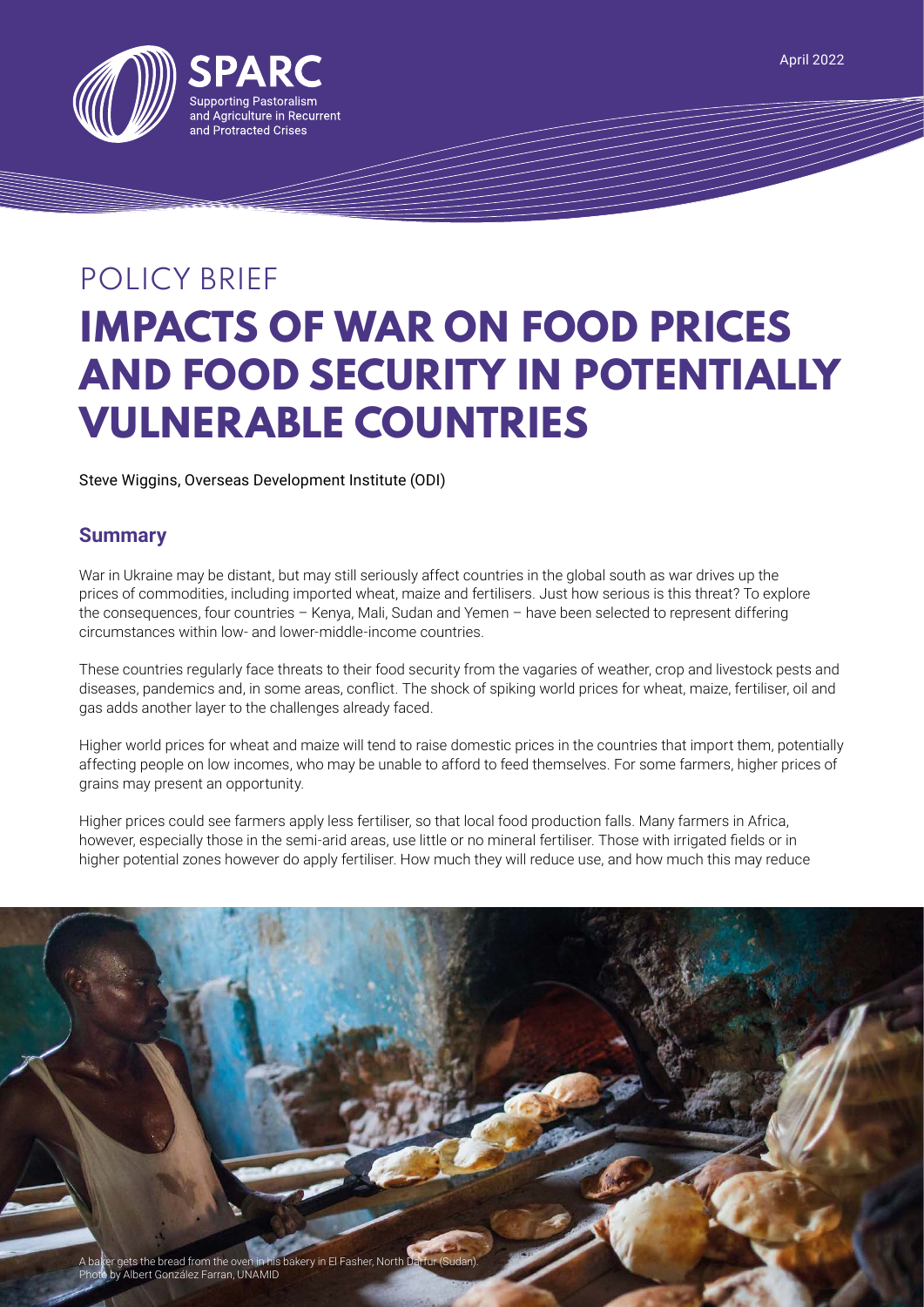yields, remains to be seen, but impacts will not be proportionate: a 50% rise in fertiliser prices would not cut yields by 50% because many other inputs are used to produce crops and because reduced use at the cost/ benefit margin is least damaging to yields.

How these effects play out depends hugely on the specific circumstances of countries, and these vary greatly. Two main factors make a difference. The first concerns the staples people eat and where this food comes from: how exposed is the country and its inhabitants to rising wheat and maize prices?

For Mali, almost no threat exists: people mainly consume locally produced rice, millet and sorghum. Wheat imports are limited, and few people on low incomes see bread and other wheat products as essentials. In Kenya, a wide range of staples is consumed. Wheat imports are substantial, and bread, pasta and snacks made from wheat flour have become common in the diets of lowincome urban households, partly because they are very easily prepared and served, and therefore popular with working mothers. In (urban) Sudan and Yemen, bread is the predominant staple. Almost all wheat is imported in both countries, much of it from Russia and Ukraine. In Yemen, war will increase the cost of bread to consumers. In Sudan, increased costs will probably fall on the government, which controls the price of *baladi* (rustic) bread through subsidised public procurement.

The second factor is agricultural development. Both Kenya and Mali have developing agricultural sectors, with dramatic progress in Mali since the mid-2000s. These countries rely little on imports of staples, and import mainly the crops they cannot grow easily, such as wheat. However, both countries produce a range of cereals, roots and tubers, which may allow some consumers to switch from wheat products to more traditional foods. Both countries have farmers with experience of producing for the markets, with traders and agro-dealers who make supply chains work. They can boost production if higher world prices of staples persist. Sudan and Yemen, having had the advantage of oil exports, have neglected their agriculture and relied heavily on food imports to feed urban areas. The capacity of farmers to grow more is limited, at least in the immediate future.

# **Policy implications**

Lessons can be learned from previous crises, especially the 2007/08 food price spike. In brief, these include the following.

**Beware of early judgments.** These may prove wrong as more is understood of the crisis. Learn as you go, be prepared to revise understandings and change course as things become clearer.

- **Do not exaggerate the crisis.** It is tempting to sound the alarm and plan for the worst, but that can lead to rushed and counter-productive responses.
- **Expect private firms in supply chains and the farmers they work with to adapt to challenges and to raise output.** That is the experience following the food price spike of 2007/08 and, in some respects, has also been seen in the COVID-19 pandemic.
- **Much of the response to hardships faced by people on low incomes will come from themselves, their families and their neighbours.** No matter how commendable public responses to crises are, few households get assistance directly from government, donors or nongovernmental organisations. Most people get through hard times through their own agency; concerned outsiders should seek to work with them, rather than imagining people are waiting for help.

With such lessons in mind, what responses may be appropriate in the countries reviewed?

### **Protecting consumers from hunger**

Some people will suffer from price rises, which will affect mainly those on low incomes. Food insecurity is almost always first and foremost a matter of poverty, affecting people who eat bread as their preferred and cheapest option. Hence the people of Sudan and Yemen are far more exposed than those in Kenya and Mali. Price rises also affect people who grow little or none of their own food, hence predominantly urban populations.

If these people are not to suffer, either prices must be controlled, or cash transfers must be made available to compensate those most affected. What can be done depends, in the short run, on the administrative capacity and experience of national agencies. In Sudan, for example, bread prices are controlled, albeit indiscriminately (well-off households benefit from very cheap bread) and at high public cost. Kenya has experience of cash transfers. Mali has little experience of either measure, but these are not needed because the country is not threatened. In Yemen the considerable experience of humanitarian agencies means that transfers could be increased to help people cope with higher prices, provided the agencies have sufficient funds.

#### **Helping farmers**

Farm households face both threats and opportunities. **Higher food prices** are of less concern than for urban households, partly because many farm households provision themselves to some degree, and because they tend to consume more traditional staples (such as millet and sorghum) that are not affected by changes in world prices.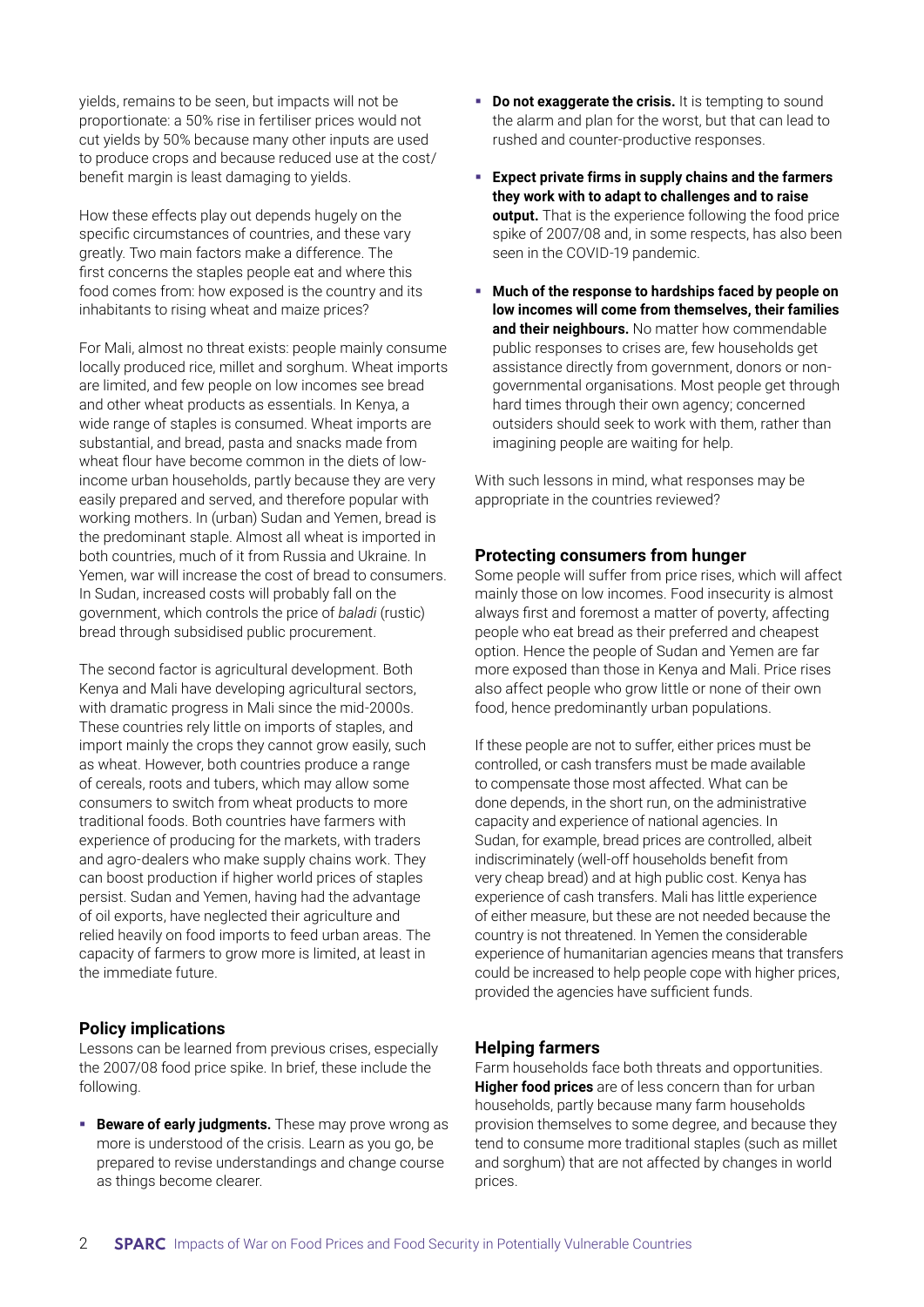For the many smallholders who use little or no mineral **fertiliser**, higher prices will not have a significant impact, but high prices are more likely to affect farmers with irrigated fields and in high-potential zones. While betteroff farmers can probably absorb higher costs, some on low incomes may be unable to afford higher prices and cut back their fertiliser use, even when they know the returns outweigh the costs. For such farmers, there is a case to offer them support such as a cash transfer, which would be better than subsidising fertiliser.

For some farmers, **higher prices may provide an opportunity**. However, a wider consideration is evident from looking at these four countries. Kenya and especially Mali are far less exposed to higher cereal prices owing to their agricultural development. Not only are these two countries less exposed to external shocks, they also have the capacity to raise national production in response. Farmers can produce for markets, and traders and agro-dealers run the supply chains. Sudan and Yemen are more exposed to the effects of high input prices and are less able to boost farm output in the short term. Reinvigorating agricultural development in these countries makes sense; and experience in the years after 2007/08 has shown that public support can help farmers raise outputs far more than some expect. What that support should be depends overwhelmingly on local conditions and challenges. Planning is best done locally.

All four countries, in common with the rest of the world, will need to invest in changed farming practices to ensure agriculture is environmentally sustainable, adapted to climate change, and with low emissions of greenhouse gases. Renewed agricultural development can be combined with these imperatives.

# **Final reflection**

A final reflection concerns the **advantages to Kenya of regional economic integration**. Kenya now has the considerable advantage of free trade with its neighbour Tanzania, whose agricultural development since the early 1990s has been quietly impressive. Kenya can produce higher value crops on its relatively scarce high potential land and import staples from Tanzania where land abounds.

# **Introduction**

The war in Ukraine may be far from countries in Africa and the Near East, but because the war is driving up commodity prices (especially oil and gas, cereals and fertilisers), people living in these countries face threats to their food security. This brief explores these threats.

The higher price of commodities constitutes another shock facing these countries, adding to drought and

flood, conflict and violence, and the COVID-19 pandemic. Many people are, at any given time, dealing with one or more of these shocks, and recovering, coping or being rendered destitute. That they should soon expect higher prices for cereals and fertiliser is alarming. Two sets of questions are addressed in this brief.

- What may happen to people in potentially affected countries? How vulnerable are they to the consequences of a war in Europe? Who is most at risk?
- What may be learned from previous crises where commodity prices have spiked?

To focus the brief, four countries have been selected to represent a range of circumstances in low- and lowermiddle-income countries: Kenya, Mali, Sudan and Yemen. All these populations are vulnerable to food insecurity when shocks arise. Mali and Yemen also have protracted conflict.

# **Potential effects on vulnerable countries**

# **Pathways to impact**

War will probably reduce harvests in Ukraine in 2022. Winter wheat to be harvested in June may already be growing, but in some areas it may not be harvested, or disrupted transport will make it difficult to get the crop to stores or ports. Summer crops are unlikely to be fully planted and, again, may not be harvested. Occupation and blockade of Ukraine's Black Sea ports means that even if crops are harvested, they may not be exported. The Black Sea has become dangerous for shipping, with insurance reportedly so hard to obtain that most captains will not enter. That puts in doubt the export of Russia's crops as well. Russia and Ukraine are major exporters of wheat and maize, with Ukraine also exporting large quantities of sunflower oil. Kazakhstan's exports of wheat are less significant, but these too may be blocked if the Black Sea remains effectively inaccessible (Glauber and Laborde, 2022; The Economist, 2022).

It is not only crops that are affected. Russia and Ukraine are major producers of urea fertiliser, while Belarus produces large quantities of potash. Both fertilisers are exported through Black Sea ports. In addition, sanctions on Russia are increasing prices of oil and gas, leading to wider fuel price rises and increasing the cost of production of fertilisers.

Prices for fuels, grains and fertilisers on world markets are spiking (mid-March 2022). Maize, soybeans and wheat prices have risen by 75–89% from September 2021 (Table 1). Urea fertiliser prices have increased by a similar margin. Prices for potash and oil have risen by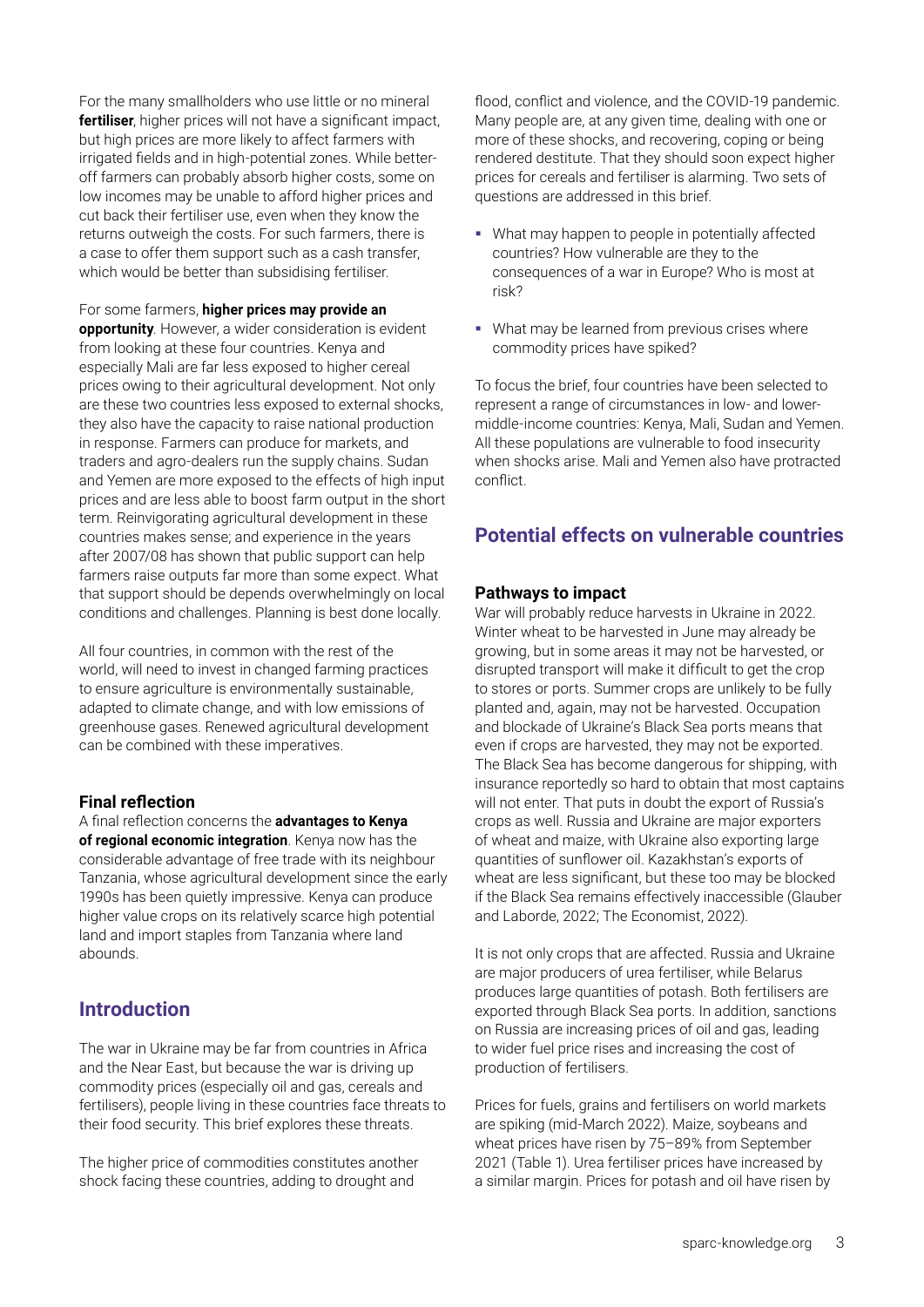| TABLE 1. PRICE FOR GRAINS, FERTILISERS AND OIL (SEPTEMBER 2021 AND MID-MARCH 2022) |  |  |  |
|------------------------------------------------------------------------------------|--|--|--|
|------------------------------------------------------------------------------------|--|--|--|

|                                                                        | <b>Sept 2021</b><br>US\$/tonne | Mid-March 2022<br>US\$/tonne | Change<br>(factor) |
|------------------------------------------------------------------------|--------------------------------|------------------------------|--------------------|
| Wheat, July 2022                                                       | 202.1                          | 382.1                        | 1.89               |
| Maize, July 2022 future                                                | 157.5                          | 276.9                        | 1.76               |
| Soybeans, July 2022 future                                             | 330.7                          | 600.4                        | 1.82               |
| Urea, US Gulf, March 2022                                              | 440                            | 800                          | 1.82               |
| Potash, muriate, late Feb 2022                                         | 265                            | 392                          | 1.48               |
| Oil, West Texas Intermediate (WTI) and<br>Brent crude, US\$ per barrel | 70                             | 105                          | 1.50               |

Source: Most from Chicago exchange quotes (see CME Group, 2022).

half since September 2021. The only welcome news is that the price of rice, the other major grain staple, has not been affected by the war so far.

Assuming prices continue at these levels, or perhaps rise still further, we can expect several effects in low- and lower-middle-income countries.

#### *Effects of higher fuel prices*

Higher fuel prices will affect almost everyone in the countries that import fuel. Balance of trade deficits will widen, requiring more foreign exchange. With petrol and diesel becoming more costly, transport rates will rise, pushing up the prices of most goods and the cost of passenger travel. Inflation is thus likely. With foreign exchange in short supply, national currencies are likely to depreciate, raising the costs of imports still further in domestic currency.

In rural areas, higher transport costs effectively raise the costs of inputs and consumer goods while reducing the effective price for agricultural produce at the farm gate. Those twin effects discourage investment on farms and marketing of produce.

For countries exporting oil, such as Sudan, higher oil prices bring windfall gains in royalties to governments, and more foreign exchange. However, this may cause currencies to appreciate, making imports cheaper and their exports less valuable (known as 'Dutch disease'). With free markets, the price of domestic fuel would still rise towards the higher world price, but governments with additional royalties may well choose to subsidise domestic prices.

# *Effects of higher cereal prices*

The effect of higher world prices for grains depends on two questions: how much do higher world prices transmit to domestic prices? And how exposed is the country and people within it to higher prices of staples?

Regarding the first question, if a country relies heavily on imported grains, higher world prices will transmit almost entirely to domestic markets. But even if the country was self-sufficient, domestic prices would move towards higher world prices because traders would have incentives to export harvests to the world market. In practice, however, transport costs and policies affect such transmission.

Transport costs from the world market to the main centres of production and consumption within a country introduce a price wedge between world and domestic prices. Wedges are small for coastal countries, but high overland trucking costs make them substantial for landlocked countries. For example, transport from the port of Dakar in Senegal to Bamako, Mali, 1,360 km distant, can easily cost US\$100 per tonne (see, for example, African Development Bank, 2019; Teravaninthorn and Raballand, 2009). That puts a US\$200 price wedge between import parity price (the price paid by an importer in Bamako) and the export parity price (that received by an exporter from Bamako). World maize prices at US\$277 per tonne would bind domestic prices between US\$177 per tonne export and US\$377 per tonne import. Unless world prices move hugely, there would be no effect on domestic prices if local production can serve the domestic market (which it does in this case, see below).

Governments can mitigate the effect of higher world prices on domestic prices. Local prices may be controlled by dictating an official price; this is seemingly costless but hard to enforce and risks creating a parallel market, or local prices may be subsidised but at considerable cost, which will rise if world prices rise. For net exporting countries, border measures can help control prices. Governments can limit exports or impose taxes on exported foods. For net importing countries, no corresponding border actions can control domestic prices. For low-income countries with limited public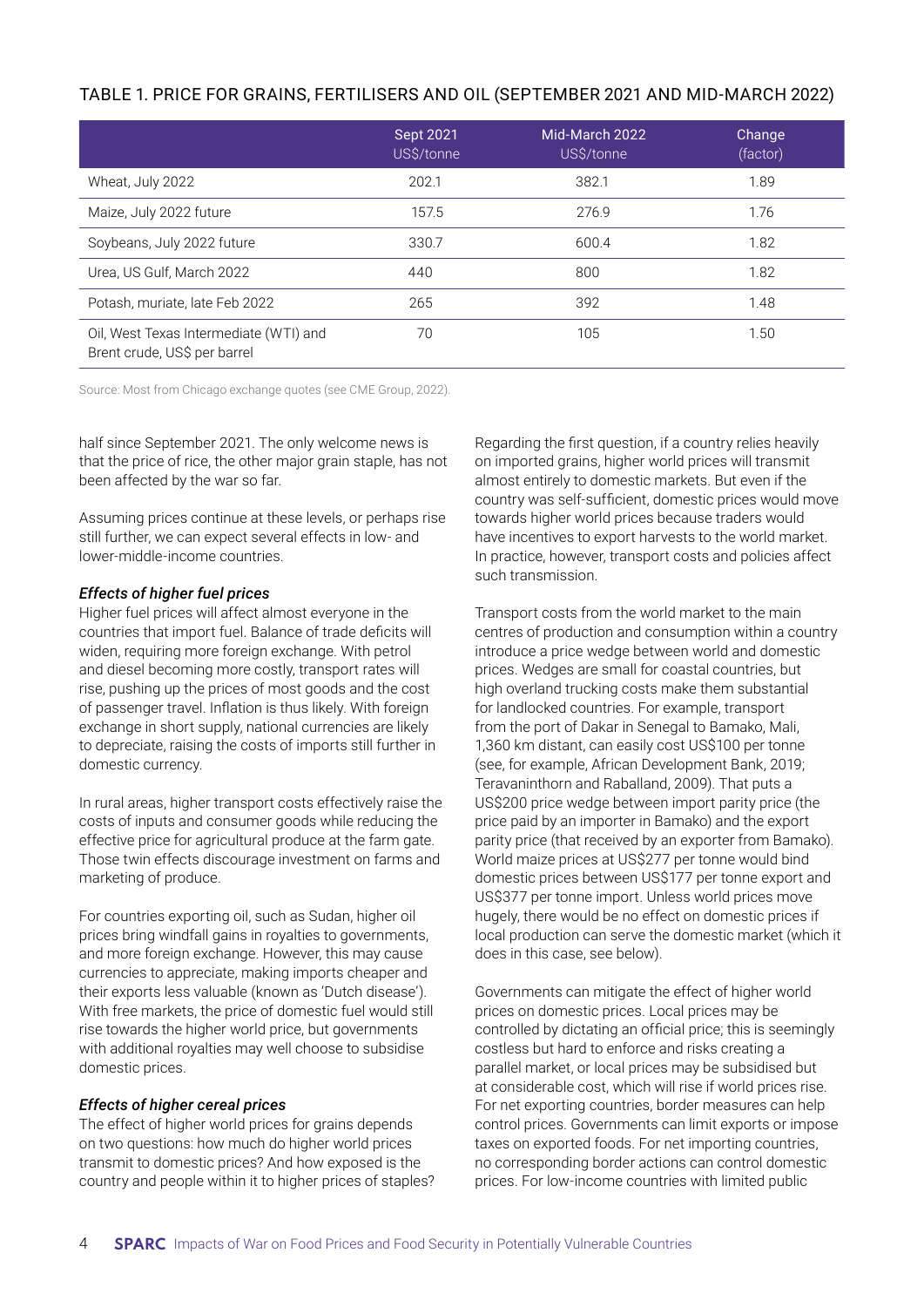budgets and that are dependent on imported staples, there may be little that governments can do about price effects, because any countervailing measures would be too costly.1

Regarding the second question: how exposed is the country and people within it to higher prices of staples? This depends on (a) the importance of wheat and maize in local diets; (b) the possibilities for substituting a cheaper staple for a costly grain, which is a function of prices, availability of alternatives and food preferences; and (c) the share of income spent on staple food.

Most rural households grow some of their own food and hence may spend relatively little on staples (what food they buy is often higher value items such as cooking oil, sugar, meat and fish). They may thus escape much of the impact of higher world prices. For urban households on low incomes, it is a different matter. Such households typically spend more than 40% of their incomes on food. Higher prices for staples will be a far greater burden to poor households than to better-off ones, where staples may cost less than 10% of the household budget.

Higher grain prices may be an opportunity for some farmers. If domestic prices of staples rise – and if local consumers switch from increasingly expensive imported wheat to locally grown staples, this effect will be all the stronger – this can be good news for farmers. They can be expected to respond to better prices, especially if government helps them overcome obstacles to higher production (see the policy considerations listed in this brief). Many farmers in the global south did increase production when cereal prices spiked in the years following 2007/08 (Wiggins and Keats, 2013).

Moreover, in countries where substantial numbers of rural households depend on farm labouring for their incomes, higher prices can mean more work on farms and better wages. This happened in India when rice prices rose after 2007 (Jacoby, 2016). Further benefits to those working in the local rural economy can be expected when farmers spend incomes inflated by higher prices.

#### *Effects of higher fertiliser prices*

Higher fertiliser prices threaten to reduce crop harvests. Higher world prices will affect low-income economies because most import all their fertiliser, with little if any manufactured in the country. High transport costs to

landlocked countries means the rise in international prices of urea and potash will see less than proportionate rises in domestic prices.<sup>2</sup>

The impact of such rises depends in large measure on the amount of fertiliser that farmers have been using on their crops. By and large, most farmers in dryland Africa apply very little manufactured fertiliser to their crops. Some high-value cash crops, such as cotton and vegetables, may be fertilised, especially when they are irrigated.

If fertiliser prices rise, it is not inevitable that production costs of fertilised crops will rise by a similar amount, because farmers have options on how they grow their crops. More costly fertiliser may be replaced by animal manure where available. A farmer might use less fertiliser but compensate by weeding the crop more thoroughly. More costly fertiliser may cause the farmer to think harder about how best to apply a lesser amount through careful placement and timing. Using less fertiliser will not necessarily cut yields proportionately, either. Reductions in fertiliser should take place along the yield response curve, where the marginal value of fertiliser has fallen to match the marginal cost. Less fertiliser should lead to smaller reductions in vields.<sup>3</sup>

#### *Effects on export crops*

A final consideration on impacts concerns export crops. If prices of fuels and some agricultural commodities rise, might this affect the prices of export crops where there is no clear and direct link to events in Ukraine? Commodity prices do tend, to some extent, to move together. Prices of different commodities correlate through time. But much of that arises through inflation. A rapid check on price correlations (see Appendix A) shows that tendencies for prices to move together vary considerably across key agricultural exports. Correlations with fuels and metals prices are quite low for coffee, tea and cotton, but considerably higher for bananas, cocoa, groundnuts, palm oil and rubber. If export crop prices are pulled upwards, not only would this help reduce trade deficits, but may also deliver some (probably modest) windfall gains to growers of the affected crops.

As can be seen, many factors apply in tracing the impacts in specific circumstances. Rather than discussing all of these, it is easier to see how they may play out in Kenya, Mali, Sudan and Yemen.

<sup>1</sup> This includes opportunity costs: a government that chooses to subsidise food may have to cut back spending on items like education and health.

<sup>2</sup> For example, if the free on board price of urea in Bamako is the world price plus transport to Dakar and then transport to Bamako, where the total transport may be more than US\$100 per tonne, consider what happens when the urea price rises from US\$440 to US\$800 per tonne, as it has since September 2021. With US\$100 of transport costs, the price in Bamako would have been US\$540; with the price increases seen, it would now be US\$900, a price rise of 66%, not the 82% seen on the world market.

<sup>3</sup> Diminishing returns apply to increments in fertiliser. The gains to yields from the application of the first bag will be larger than those when fertiliser is being applied liberally. Good crop managers thus apply fertiliser until the point where the marginal value of yield gains equals the marginal costs of more fertiliser.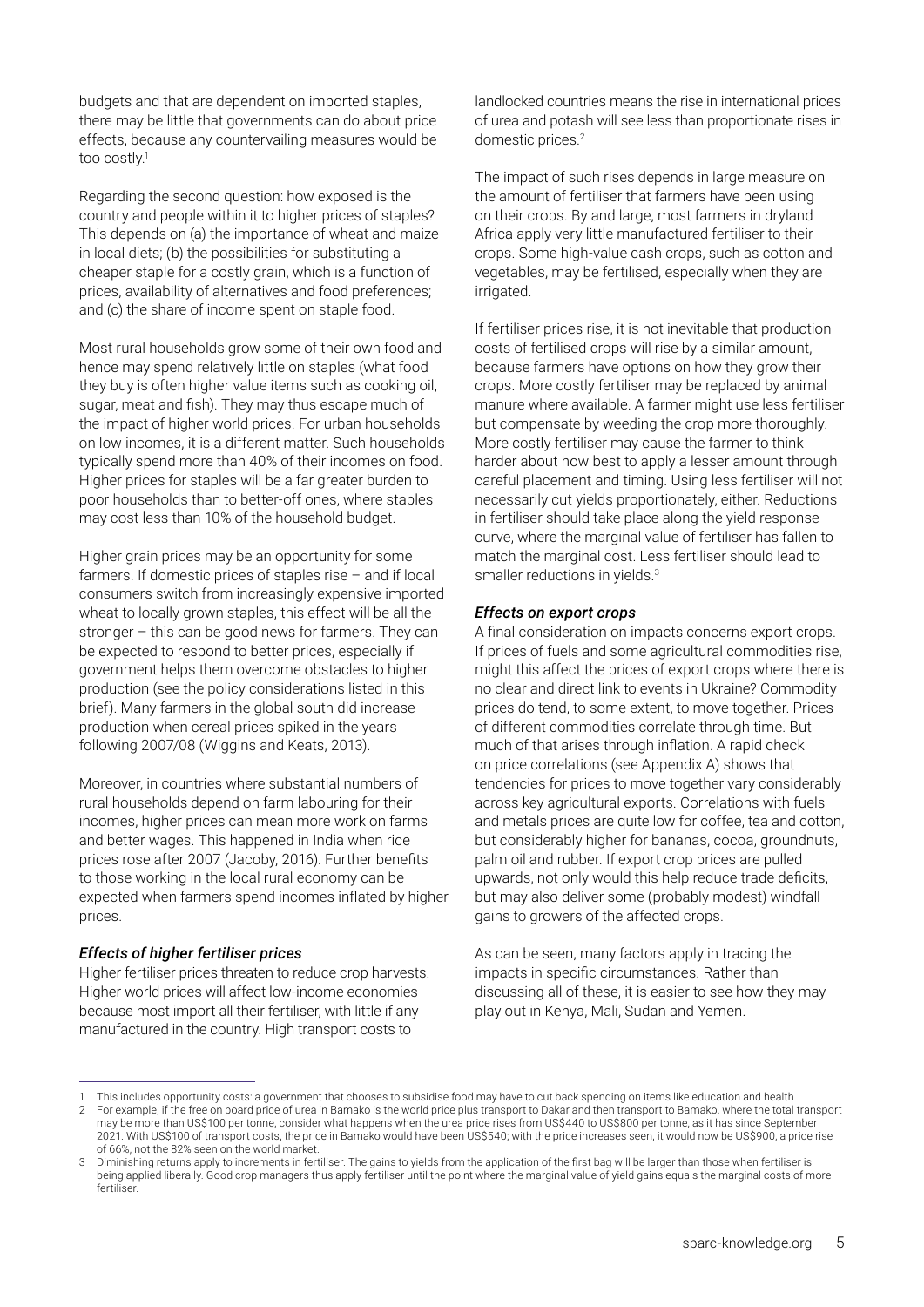# **Kenya** *Background*

Kenya's agriculture is concentrated in the densely settled humid highlands, where most farming is carried out on smallholdings. The highlands include areas of fertile volcanic soils, with food crops including maize, beans, bananas and plantains, as well as coffee and tea for export.

# *Exposure to higher cereal prices*

Kenya's consumption of staples is quite diverse (Figure 1) and includes maize, roots and tubers (plantain, potato, cassava, sweet potato). Wheat consumption, if substantial, is less prominent. Kenya imports 84% of its wheat and, of this, 44% has come from Russia and Ukraine in recent years. (See Appendix B for more details).

Major increases in wheat prices will lead to higher costs for bread, chapatis, noodles, pasta and snack foods like *mandazi*. For most rural households on low incomes, these are not their main staples, but in urban areas, including in households on low incomes, wheat products are consumed more widely. Bread, noodles and pasta are extremely convenient for time-pressed working mothers because they require so little preparation.

How much low-income urban households are able and willing to shift to other staples is a moot question. A wide range of alternatives are grown in the country, and others can be imported from East African Community neighbours, especially Tanzania. But how acceptable is it to substitute, say, sweet potato for bread or spaghetti?

Maize is another food threatened by high world prices. Kenya imports 10% of its maize, with just 2% coming from Russia and Ukraine. If only the price of imported maize rises, the effect on local maize prices should be small, so long as higher world prices do not lead to Kenyan maize being exported. It is hard to imagine the

# FIGURE 1. PER CAPITA CONSUMPTION OF STAPLES, KENYA (2019, KG/PERSON/YEAR)



government would not intervene if large consignments of maize start to appear at the border for export.

# *Exposure to higher prices for urea and potash*

Kenya is one of few countries in sub-Saharan Africa where many farmers, above all in high potential zones, routinely use fertiliser. More costly fertiliser will probably see some farmers using less, especially those with low margins on their crops and those who simply cannot afford to pay more, the latter probably being smallholders on low incomes with no access to credit.

# *Current and impending threats to food security*

Higher food and fertiliser prices come at a bad time for Kenya because the last harvest, from the short rains at the end of 2021, was poor.

'Crop production was significantly affected by late-onset, poor temporal distribution, and cumulatively below-average rainfall during the October to December short rains, resulting in a significantly below-average harvest. According to the Kenya Food Security Steering Group (KFSSG), the maize harvest in the marginal agricultural areas is 45–50 percent of the five-year national maize production average. There was widespread below-average crop production in the marginal agricultural areas, with crop failure in Kilifi, Kwale, Taita Taveta and Tharaka Nithi, where maize production was 1–7 percent of the five-year average. In the marginal agricultural areas, most poor households have one to two months of food stocks, compared to a typical two to four months before household food stocks are depleted.' (FEWSNET Kenya, 2022.)

The poor harvest means more rural households are buying food from the market. They are likely to face a hard time before the next harvest and higher food prices will exacerbate this.

# *Do higher food prices represent an opportunity?*

Kenya has little additional high-potential land to cultivate, but it has experienced farmers and comparatively welldeveloped supply chains. If the prices of maize and wheat rise, some farmers may be able to increase their production. The degree of response, however, is next to impossible to assess from secondary data.

Source: FAO food balance sheets for 2019 (FAOSTAT, 2019).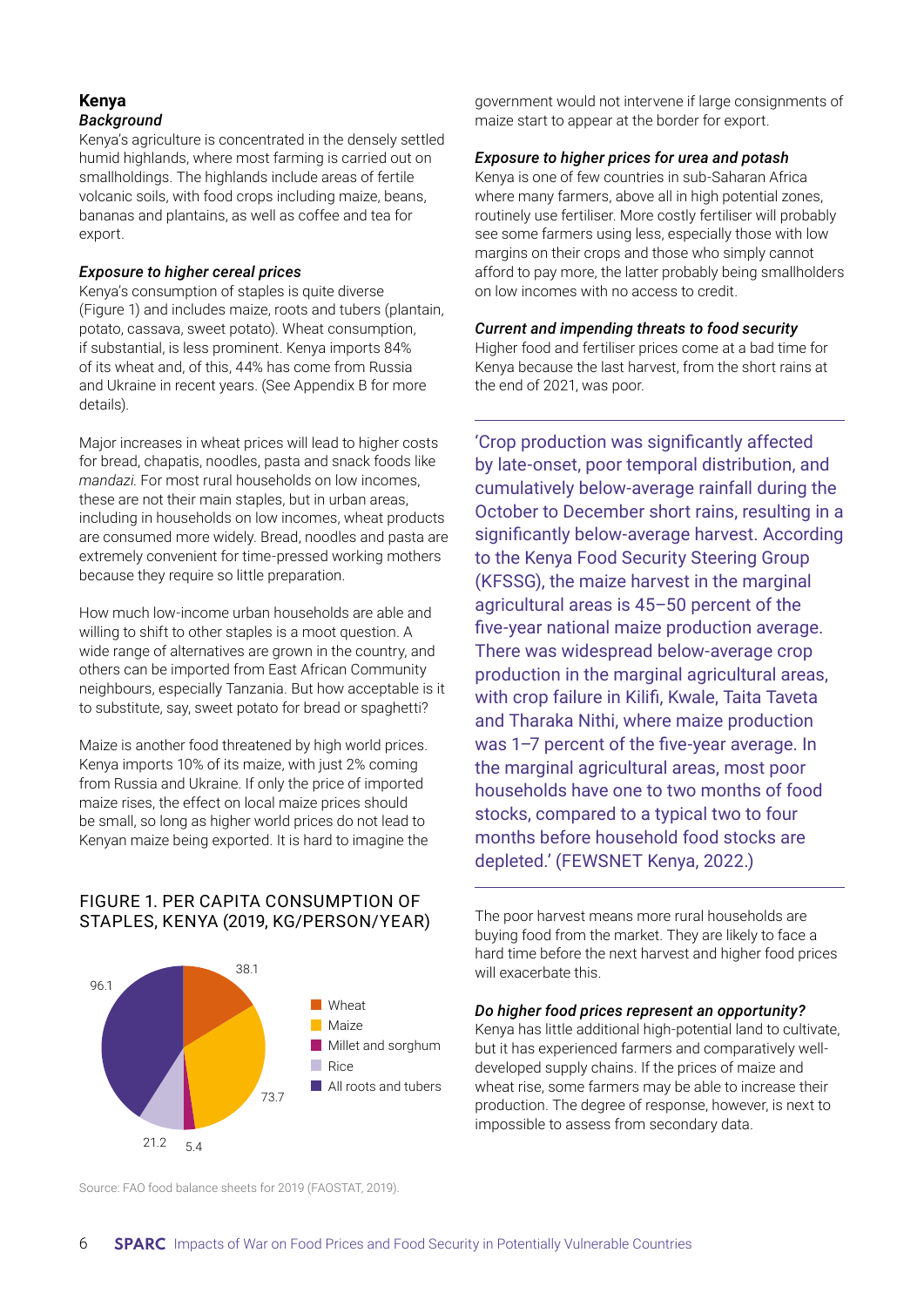

Source: Compiled from FAOSTAT data (1989–2020). Vertical axis is 100,000 tonnes.

# **Mali**

# *Background*

Mali has been markedly successful in raising the production of staple foods since the mid-2000s (Figure 2).<sup>4</sup> Much more maize (largely in the south, in the cotton belt) and rice (above all from the Office du Niger irrigation scheme) has been produced. Consequently, Mali imports few staples.

# *Exposure to higher cereal prices*

The main staples consumed in Mali are rice, millet and sorghum, traditional staples consumed widely in rural areas (Figure 3). Wheat consumption is notably low. Maize consumption (by humans) is modest. Higher prices for wheat and maize hold little threat to people on low incomes in Mali, even if almost all the wheat is imported. Given the high costs of transport from the world market to landlocked Mali, changes to world prices have a limited impact on domestic prices in an economy that produces enough staples for the national market.

# FIGURE 3. PER CAPITA CONSUMPTION OF STAPLES, MALI (2019, KG/PERSON/YEAR)



Source: FAO food balance sheets for 2019 (FAOSTAT, 2019).

# *Exposure to higher prices for urea and potash*

Mali uses more fertiliser than might be imagined for a landlocked country in the Sahel, with nitrogen and potash

<sup>4</sup> This achievement is not often mentioned in discussions on African agricultural development, but it has not gone unnoticed either: see Gro Intelligence (2016).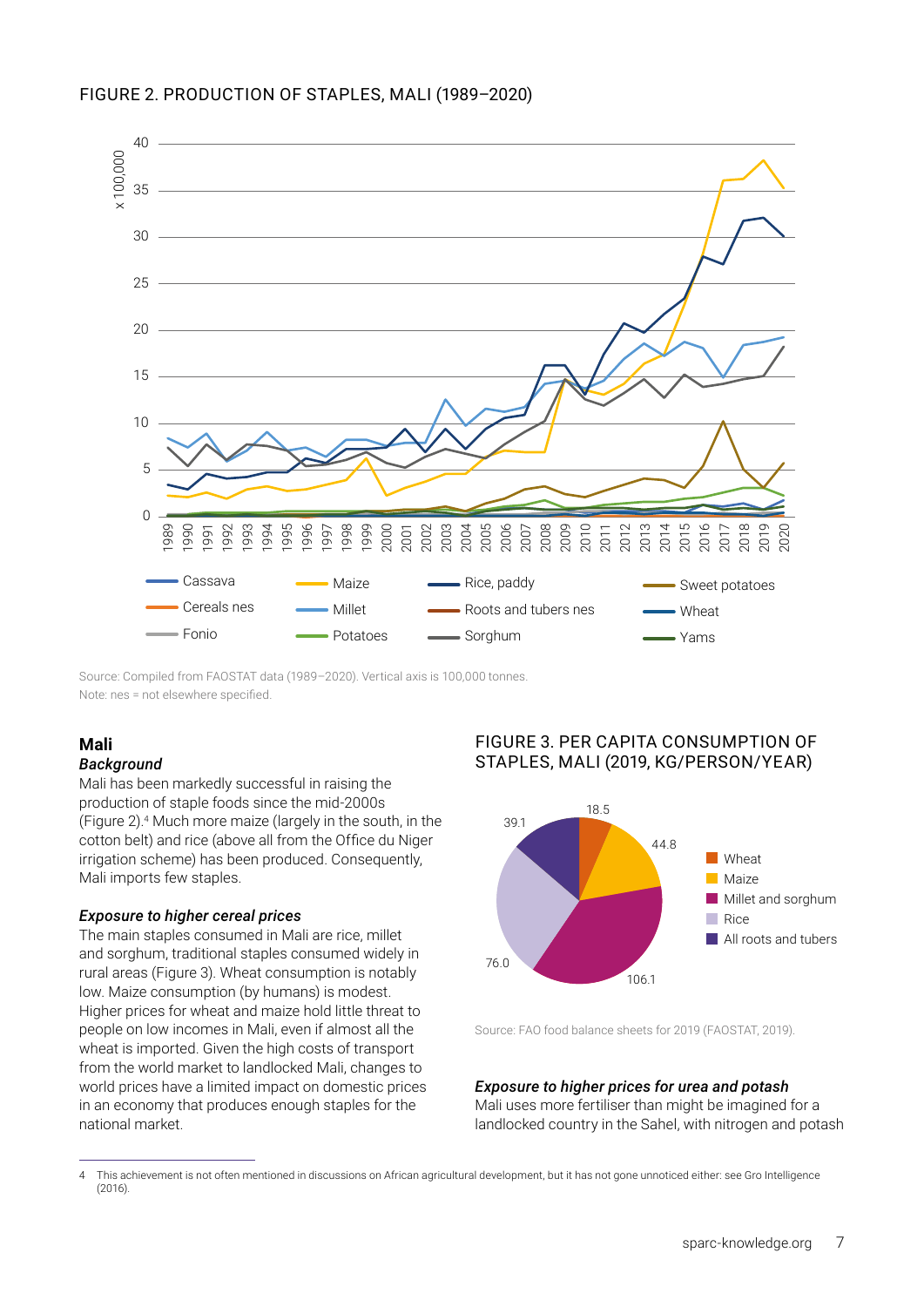applications similar to those in Kenya on average. Two crops are commonly fertilised: the irrigated rice of the inland Niger Delta, and cotton grown in the south of the country. Higher prices may lead to some reductions in fertiliser use on these crops, but by how much is difficult to assess. Higher fertiliser prices should not affect most farmers, who grow dryland crops with millet and sorghum to the fore.

#### *Current and impending threats to food security*

Mali has seen reasonable harvests over the last few years. The main threat comes from insecurity, above all in the conflict zones of the centre and north of the country (FEWSNET Mali, 2022). Conflict disrupts farming and trade.

#### *Do higher food prices represent an opportunity?*

Mali is unusual in the large harvests of maize reported in recent years. Most maize is apparently not eaten but used to raise chickens (180 kg of maize per person is produced, but only 45 kg per person is for human consumption). The Food and Agriculture Organization of the United Nations (FAO) reports 1.4 million tonnes of maize in 2019 going to animal feed (FAOSTAT, 2019).<sup>5</sup>

If maize prices rise on the world market, prices may also increase in neighbouring coastal countries of West Africa. Traders may see the chance to export some of the feed maize to those countries. This may represent an opportunity for farmers in the more humid southern zones of Mali.

#### **Sudan**  *Background*

Sudan's economy limps along in a country badly hit by conflict and political crises. Given the country's resources of medium-potential land, 1 million or more hectares under irrigation from the Nile and oil revenues, the country should be able to feed itself and should have a much better developed economy. Inflation in 2021 was running at 200% or more, with some estimates putting inflation as high as 350% (Abay et al., 2022).

# *Exposure to higher cereal prices*

Two staple foods dominate in Sudan (Figure 4): millet and sorghum, consumed mainly in rural areas, and wheat, the urban staple. Sudan imports more than 5 million tonnes of wheat, 87% of its consumption; of these imports, 94% comes from Russia and Ukraine. Sudan is brutally exposed to interruption of Black Sea harvests. Its urban population relies heavily on flatbread and if the bread price were to rise significantly, households on low incomes would face great hardship.

# FIGURE 4. PER CAPITA CONSUMPTION OF STAPLES, SUDAN (2019, KG/PERSON/YEAR)



Source: FAO food balance sheets for 2019 (FAOSTAT, 2019).

Note: Maize and rice have very low consumption, at 0.5 and 1.2 kg/person/year.

# *Exposure to higher prices for urea and potash*

Use of fertiliser is very low in Sudan. Higher prices will only be a problem for the few farmers who use fertilisers, for example, those in the large irrigation schemes of Gezira. Were farmers to apply less fertiliser, it could mean smaller harvests and less hiring of labour or, alternatively, it might lead to more careful weeding and more careful application of fertiliser, thereby maintaining or increasing the demand for labour. FEWSNET Sudan (2022) reports that farm wages in Sudan in 2021 rose by 300%, probably ahead of inflation.

#### *Current and impending threats to food security*

The harvest of 2021 was close to the five-year average. Sudan is, however, beset by rampant inflation. Higher costs of transport fuel, labour and electricity (to run irrigation pumps) are hindering food production, while large increases in food prices threaten households on low incomes.

'By mid-January 2022, staple food prices continued increasing atypically in most markets while remaining stable or slightly decreasing in other markets. Staple food prices are approximately 100-200 percent higher than last year and three to four times greater than the five-year average. The high cereal prices are being driven by the lowerthan-expected harvests, the continued high production and transportation costs.' (FEWSNET Sudan, 2022).

<sup>5</sup> If this were fed to chickens, then at a (poor) feed conversion ratio of 3 kg of feed to 1 kg of meat gain (the ratio should be less), Mali would produce more than 475,000 tonnes of chicken, but FAO reports production of 60,000 tonnes. Something is amiss with the statistics.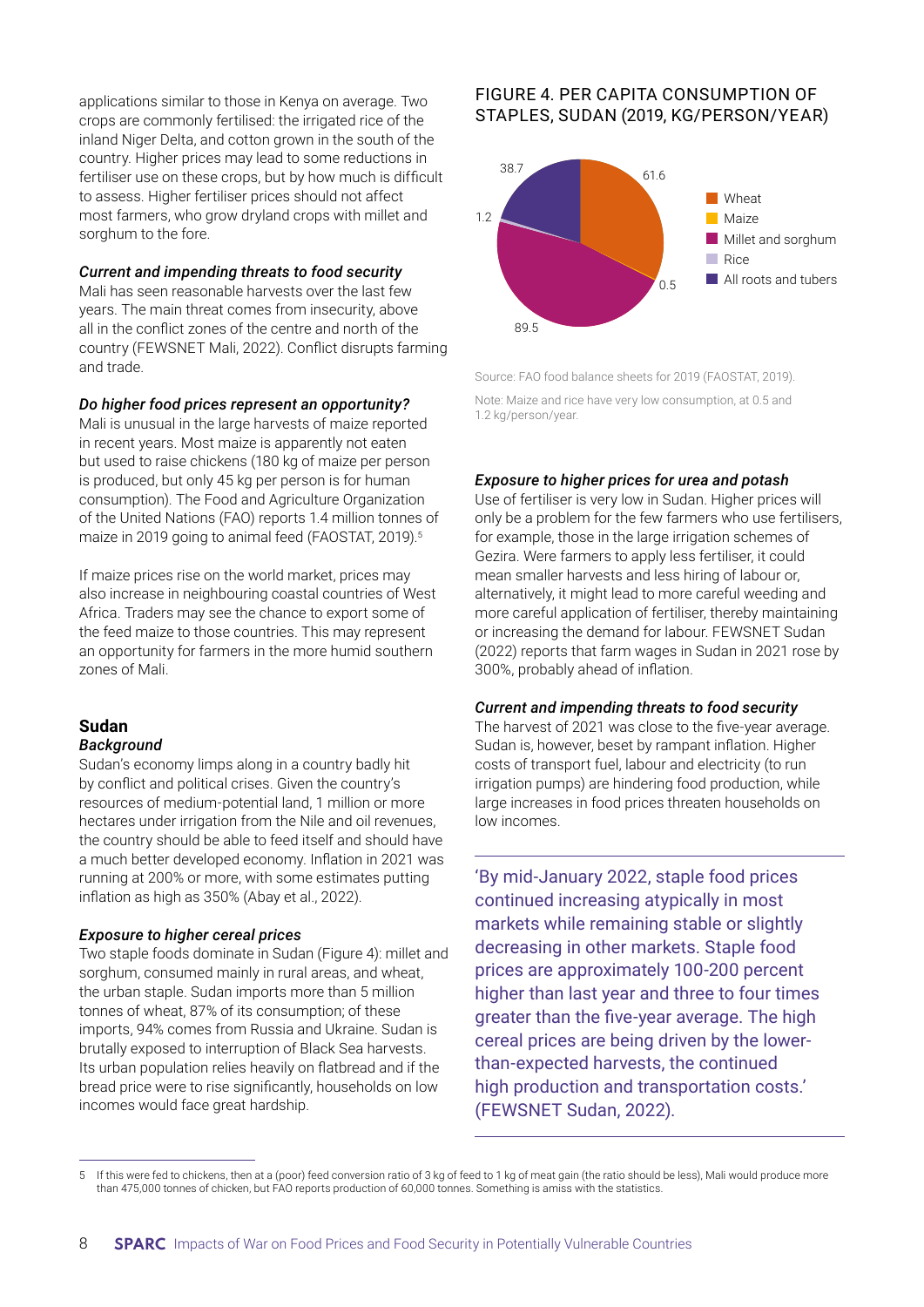The price of *baladi* (rustic) bread is controlled in Sudan, with the government subsidising the difference between costs and sale prices. Sales of subsidised bread are not targeted, so households who could afford to pay market prices also benefit. Analysts from the International Food Policy Research Institute (IFPRI) argue that a better use of public funds would be to replace the controlled bread prices with cash transfers to those on low incomes (Abay et al., 2022). As may be imagined, however, the price of *baladi* bread is highly politically sensitive. Moreover, switching from controlled prices to cash transfers when inflation is so high is challenging and the transfer values would need frequent adjustment to retain their purchasing power.

# *Do higher food prices represent an opportunity?*

Higher food prices should represent an opportunity in this case. Sudan has the resources to grow more. Only 23% of potential arable land (19.9 million hectares [ha]) is cultivated. As much as 2.5 million ha could be irrigated, mainly drawing on the waters of the Blue and White Nile and their tributaries; 1.8 million ha is equipped for irrigation, but only 58% is currently used (World Bank, 2020; FAO Aquastat, 2021).6

Lack of roads, failings in irrigation operation and maintenance, under-development of services for agriculture, and policy disincentives comprise part of a long list of problems cited to explain the failure to develop the country's potential (World Bank, 2020). Many of these factors, however, would apply equally to Mali, where agricultural growth has been more impressive in the new century. The difference between the two countries perhaps lies in the attention given in Mali to reforming the large Office du Niger irrigation scheme to good effect, and the high priority – and large share of public budget  $(15%)$ – Mali gives to its agriculture. Oil revenues in Sudan have allowed governments to ignore farmers and farming.

# **Yemen**

#### *Background*

Yemen remains locked in conflict since open war broke out in 2014. Violence has cost jobs and incomes. Agricultural production has stagnated, but only partly owing to war: income from oil exports and remittances had, from the 1970s, led to neglect of farming (Thomas, 2022a; 2022b). Yemen depends heavily on food imports. Despite imports, food insecurity is widespread because people on low incomes struggle to feed themselves. Analyses in the 2010s show higher food prices to be the most damaging shock for people on low incomes. While

people have coped with small price increases, large increases overwhelm many households (Favari et al., 2021).

#### *Exposure to higher cereal prices*

Yemen is highly exposed to high wheat prices (Figure 5). Most staples consumed are derived from wheat, 94% of which is imported, with half of those imports coming from Russia and Ukraine and the remainder largely from Australia and the USA, in equal measure.

# FIGURE 5. PER CAPITA CONSUMPTION OF STAPLES, YEMEN (2019, KG/PERSON/YEAR)



Source: FAO food balance sheets for 2019 (FAOSTAT, 2019).

#### *Exposure to higher prices for urea and potash*

Yemeni farmers use little fertiliser, and what they use may be applied first and foremost to the main cash crop, qat.7 Higher fertiliser prices should have little effect on food production.

#### *Current and impending threats to food security*

Violence increased in the last quarter of 2021. Fuel is expensive and in short supply across much of the country. Food prices were already on the rise in January 2022 and war in Ukraine will add to the misery. Analysis from the World Food Programme and World Bank suggests that while people can live with small increases in food prices, when they suddenly spike, the impact is heavy (Favari et al., 2021). FEWSNET Yemen (2022) assessments indicate dire conditions in Yemen that are now likely to get worse.

#### *Do higher food prices represent an opportunity?*

Under current insecurity and given the record of slow, if any, growth in food output in the 2010s, it is hard to imagine a significant response from farmers.

Since the 1970s if not earlier, Sudan planned to become the breadbasket for neighbouring countries, above all those across the Red Sea, with oil revenues financing agricultural investment. This potential has not been realised in half a century. Agricultural growth in the 2010s has been slow. Imports of wheat remain massive, at 5 million tonnes per year. Much of the land planned to be developed became part of South Sudan in 2011, but Sudan retained almost all the irrigated land.

If gat (khat) farmers were to use less fertiliser, the effect on tree yields is hard to predict. Demand for fertiliser for gat may be inelastic, given the value of the crop. Qat trees are sprayed with pesticides to an alarming degree because protecting the crop is such a priority (Darbyshire, 2020).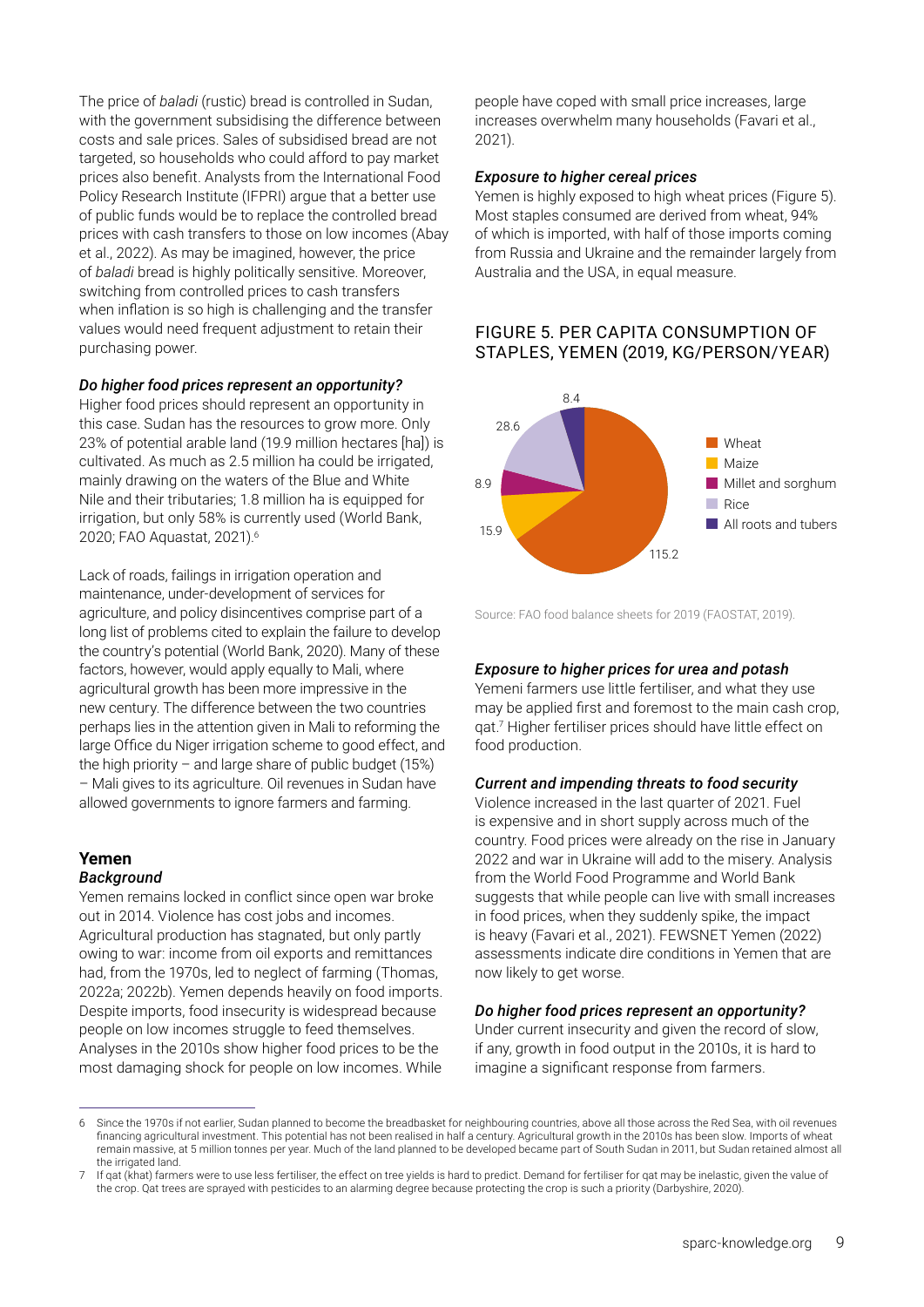# **Effects on countries: similarities and differences**

The four cases were chosen to illustrate what were expected to be contrasting conditions, and so it has proved. The differences are striking.

#### *Exposure to higher wheat prices*

The single main difference across the countries is the degree to which people eat wheat and its derivatives. In all four countries, any wheat consumed comes largely from imports. The highest level of self-sufficiency in wheat is just 16% (in Kenya). In these countries, at least 42% of wheat imports comes from Russia and Ukraine, rising to more than 90% for Sudan.

Higher wheat prices threaten people on low incomes in urban Sudan and all of Yemen, where bread is by far the main staple. In Kenya, some urban households would find a rise in wheat prices hard to absorb. Although alternative staples exist, food derived from wheat is usually tasty and extremely easy to prepare. For Mali, higher wheat prices are practically irrelevant.

# *Exposure to higher fertiliser prices*

Use of fertiliser in the four countries is modest to low. More to the point, use is differentiated by crops. Profitable crops grown in high-potential areas or under irrigation may be fertilised; staple crops grown on drylands usually do not receive mineral fertiliser (but may be fertilised with animal manures).

Because mineral fertilisers tend to be used on profitable crops, elasticity of use with respect to price may well be low. Because farmers can compensate for using less fertiliser, elasticity of yield with respect to fertiliser may be modest to low. It would take much more analysis, crop by crop and zone by agro-ecological zone to confirm this. The concern must be for farmers on low incomes who struggle to buy inputs every season, who cannot get credit, and who may simply stop using fertiliser when prices rise, even if the benefits of the fertiliser on subsequent yields outweigh the immediate costs.

# *Shocks and threats*

In each of the countries, the higher prices considered here can be added to other shocks. These include the poor short rains of late 2021 in Kenya; the conflict affecting northern, eastern and central Mali; rampant inflation in Sudan; and the protracted civil war in Yemen. In these contexts, another unpleasant surprise may push people who have been just about coping over the edge, and where the efforts of governments, donors and civil society to protect people may already be at their limits.

The only potential positive is that all four countries, and their vulnerable populations, have ample experience of

shocks. Indeed, for many households, news of higher prices for wheat, maize and fertilisers will be the least of their concerns. This clearly applies to people living in the middle of a war, but it also applies to any farm household realising that the rains this season are failing. Paying more for fertiliser or finding the price of bread high is one thing; losing a crop is another. Similarly, for public agencies, experience in assisting people vulnerable to shocks may give them the capacity to increase that support, so long as they have the funds.

# *Opportunities for farmers*

If higher prices do create opportunities, who can respond and benefit will vary considerably by agro-ecological zone and the resources available to individual farmers. Across the countries, farmers in medium- and highpotential Kenya and in Mali have much more scope than others, in large part because they have experience of investment, intensification and marketing of produce.

The stuttering growth of farm output in Sudan, and difficulties of farming during wartime in Yemen, suggest far less scope in those countries, although possibilities should not be written off. When crops are profitable enough, such as qat in Yemen, it is remarkable how much can be produced and marketed despite the violence and disruption.

# **Policy considerations**

# **Lessons from previous crises**

We reviewed several sets of crises: the food price spike of 2007/08 and subsequent high prices for cereals on world markets that lingered until 2014 (Wiggins and Keats, 2013); seven disease crises plus the food price spike and the Asian currency crisis of 1988 (Wiggins et al., 2020); and a review of the impacts of COVID-19 and responses to it undertaken in late 2021 (Wiggins, 2021). Some lessons may apply for responding to the effects of the war in Ukraine.

# *Beware of early judgments*

These may prove wrong as more is understood of the crisis. In previous crises, some early judgments were later proved wrong. For example, when food prices spiked in 2007/08, some commentators believed that small-scale farmers in the global south would not be able to grow more to take advantage of higher prices, and that only large-scale commercial farms in high-income countries could profit. A few years later, it was clear that the small-scale farmers had increased output more than the large-scale ones. Hence, learn as you go, be prepared to revise understandings and change course as things become clearer.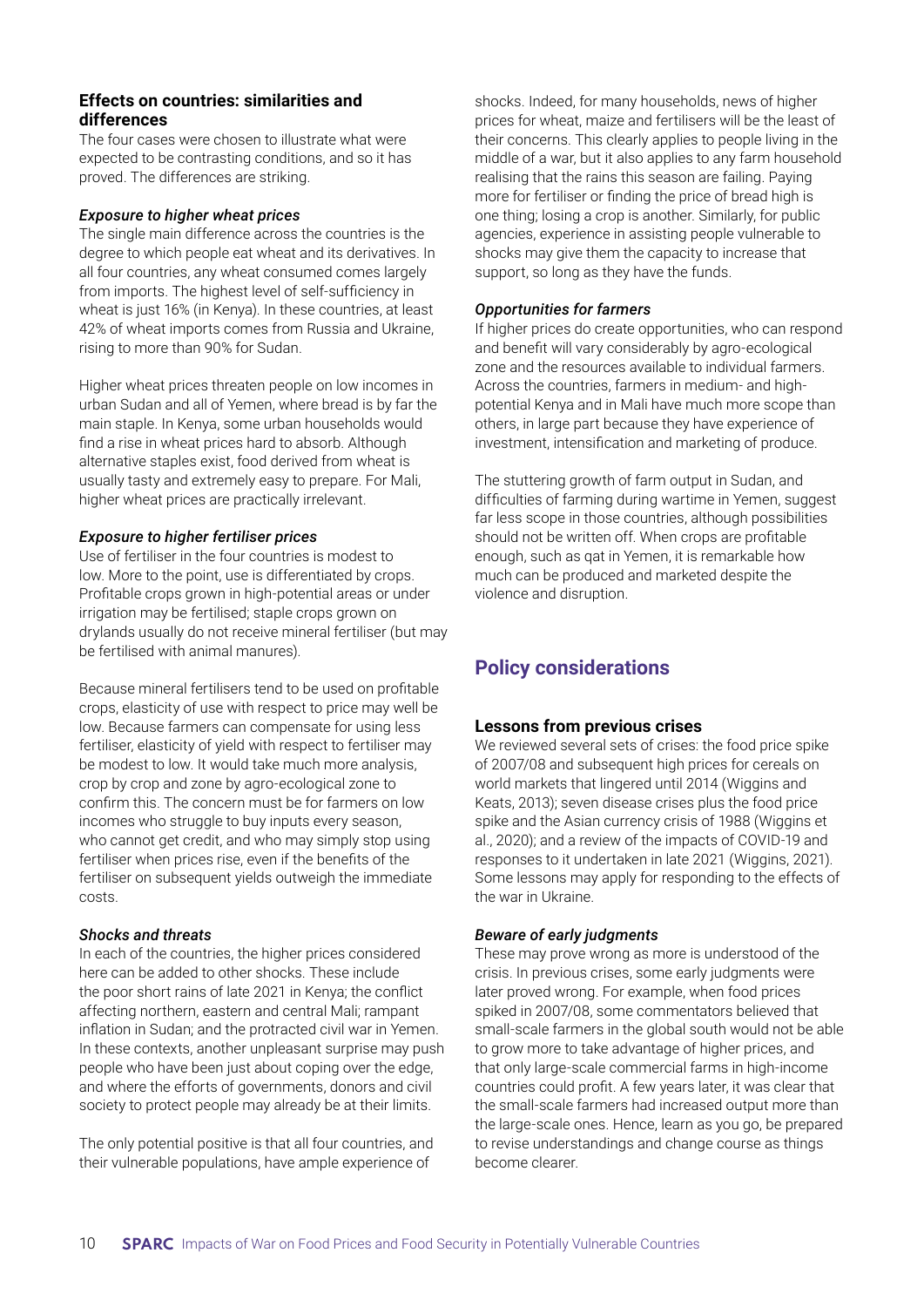#### *Do not exaggerate the crisis*

The temptation, especially if analysts feel they have to shock politicians and the public into taking action, is to exaggerate the likely effects or to present the worst case scenarios. This may prompt action, but runs the risk that responses may be rushed, designed with too little information and reflection, and implemented as blueprints with little scope to adapt responses in the light of new information and understanding. For example, the belief that only military-cum-medical command and control could arrest Ebola in rural Sierra Leone failed, and the tide was turned only when medical staff began to talk to local people and listen to their concerns.

#### *Respect private enterprise*

Expect private enterprise in supply chains to show more response, flexibility and ingenuity in surmounting problems than might be imagined. Do not readily accept arguments that this or that is not possible. In crises, with threats and opportunities concentrating minds and energies, some surprising things can be achieved. The emerging evidence from the COVID-19 pandemic shows that although food supply chains were initially disrupted by public health controls, subsequent problems were often largely overcome.

#### *Expect a strong response from farmers*

Farmers around the world will respond to higher prices. The increases in grains harvested in the five years or so after 2008 were remarkable, and larger than most informed observers had believed likely or had dared hope. Response, however, cannot happen until farmers have had a full growing season to produce more. The lag will usually be at least six months.

# *Recognise the agency of individuals*

Expect individuals, households, extended families and local communities to bear the brunt of hardship and expect them to strive to cope. In crisis after crisis, despite the often considerable (and indeed capable) efforts of governments, donors and charities, very little if any external assistance directly reaches those most affected. For example, as public health controls on COVID-19 were put in place, governments across the global south rolled out social protection quite remarkably: the catch was that they could offer so little compared to need, with an average of under US\$5 per beneficiary in low-income countries and under US\$50 per beneficiary in lowermiddle-income countries.

Most people facing crises in the global south have to make do with the resources they, their families and neighbours can muster. For the unfortunate, the result can be ruin and death, but most do survive, albeit experiencing hardship. This reflection risks complacency; most of the vulnerable survived last time with no help, so they can be left to cope alone this time. A better and more compassionate response is to recognise the

agency of affected people, and seek to support their responses. The framing of response may then shift. For example, if we imagine people cannot cope, we have to reach each and every person affected with food, cash, medicines, etc. That is quite difficult, both to identify them and to reach them. But if we imagine they are responding, then it may be that assistance at community or district level can be more effective. For example, repairing a road, or recapitalising traders, may benefit more people than handing targeted households US\$10 of cash, food, seeds or tools.

#### *Low-income households are more vulnerable*

Hardship is more or less inevitable for those on low incomes and they are vulnerable to many shocks. The ethical question is how much protection they should be offered; the practical questions are what means are available to do so, and how best to protect them. Most of those likely to be hit hard are only too experienced in coping, and coping with little or no outside help. In the long run, welfare states that put a safety net under people are ideal. In the short term, outsiders need to help vulnerable people get through hard times. Warnings of long-term harm are a useful spur to action to making the vulnerable a political priority, but may, fortunately, be an exaggeration. For example, most demographic and health surveys of the stunting of infants before and after the 2007/08 food price spike show few signs of widespread and lasting nutritional harm. But that is no cause for complacency.

#### **Potential responses**  *Protecting consumers from hunger*

Some people will suffer from the price rises. These people will have low incomes, since food insecurity is almost always a matter of poverty; those who eat bread as their preferred and cheapest option, hence the people of Sudan and Yemen are far more exposed than those in Kenya and Mali; and those who grow little or none of their own food and hence are predominantly urban.

Establishing who will be most affected and how badly in enough detail to plan response, is no simple matter. The analysis of Yemen (Favari et al., 2021) draws on seven years of study since the conflict broke out in 2014, during which time humanitarian agencies have strived to identify those most at risk from conflict and economic hardship, creating some impressive systems to monitor food prices and people's access to food. Even so, it is striking to read such well-informed authors admit how little they know of the detail. If vulnerable people are not to suffer, then either the price of food must be kept down, or those affected must receive compensation so they can afford more costly food.

Keeping prices down requires much administration: it is only an option in the short term  $-$  the next half year  $-$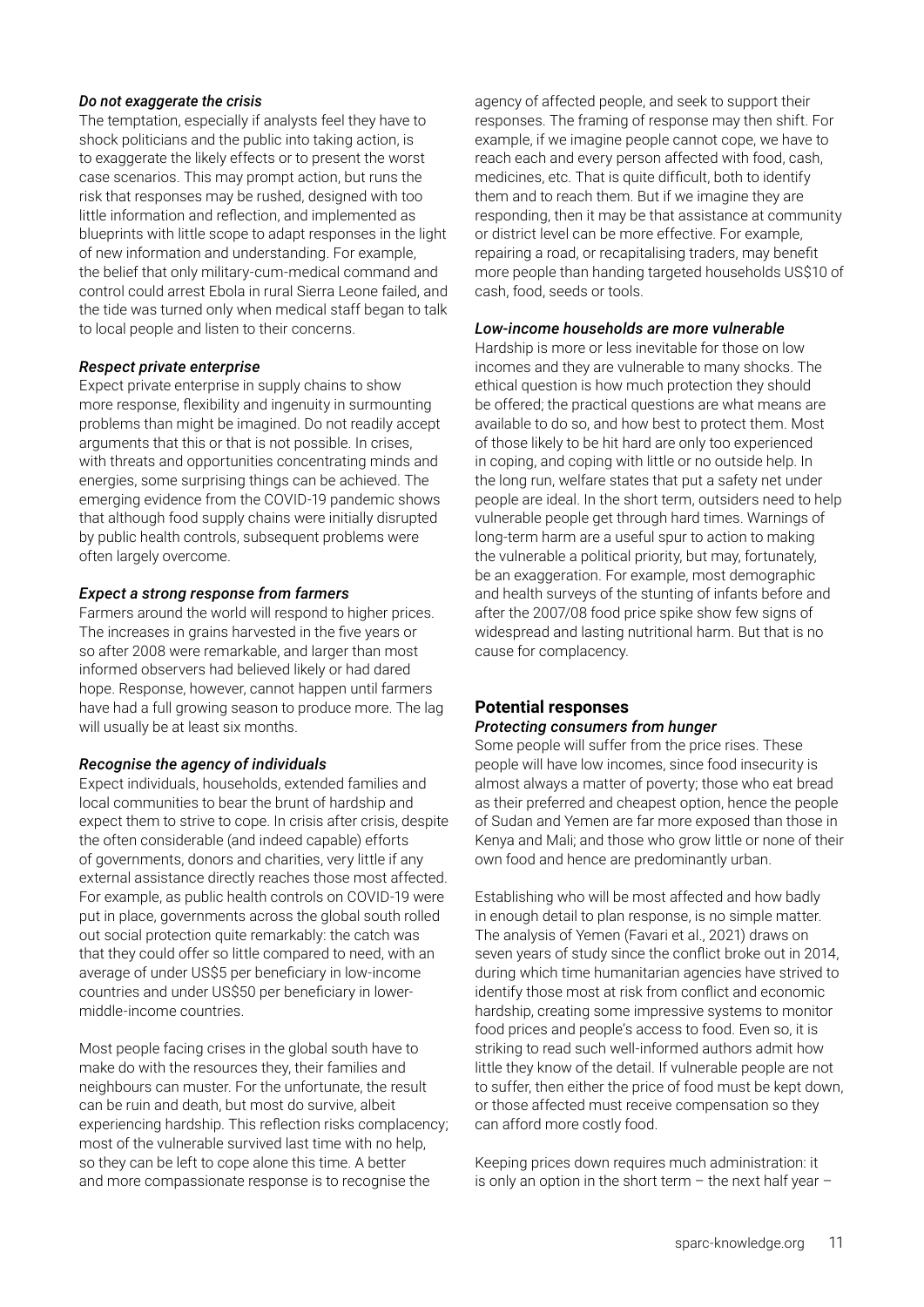for countries that already control prices, such as Sudan with its subsidy on *baladi* bread. Holding down prices for everyone is costly and means much of the benefit goes to people who could pay higher prices (Abay et al., 2022 discuss this for Sudan). Targeting – for example through ration books – can reduce costs, but requires a system to administer the books, identify those eligible and police implementation.

A simpler alternative to protect low-income consumers is to transfer cash to them. This entails identifying who they are, so this is only an option for countries such as Kenya that already have registers of vulnerable people, created in Kenya to protect people when drought strikes. Where the most vulnerable people are already getting transfers, then it is relatively straightforward to top up the allowances to reflect the extra costs of more costly staples, provided, of course, the government has the funds to do so.

Because experience and systems being in place matter so much for short-term response, Yemeni consumers can be protected because agencies working there have so much experience gained through the seven years of war, again, provided the agencies have sufficient funds.

#### *Helping farmers*

Farm households face both threats and opportunities. Higher food prices concern them less than urban households, partly because many farm households provision themselves in part, and because they tend to consume staples not affected by price rises. There is a marked disparity between, for example, the diets of rural households in Mali and Sudan, which traditionally consume foods from millet and sorghum, and urban households, which are much more likely to consume rice (Mali) and bread (Sudan). The differences between rural and urban diets may be less marked in Kenya, but even so, rural households are accustomed to eating dishes based on plantains, greens, maize and beans, which generally take longer to cook and are thus impractical for urban households.

Increased prices for fertiliser may not burden many farmers in sub-Saharan Africa because they use little or none, especially farmers in semi-arid areas. They may not burden most farmers in the more favoured areas, or those with irrigation, who do apply fertiliser, but who work their land intensively to produce profitable highvalue crops, so they can absorb modest increases in the cost of one input (fertiliser costs rarely exceed 20% of all production costs).

That said, some smallholders on low incomes do apply fertiliser, for example, the many smallholders in the highlands of Kenya. Many have little cash at the start of the crop season and no access to credit, so they may

have to cut back their use of fertiliser even when the value of the foregone output exceeds the extra cost.

Should, then, countries try to subsidise or otherwise control fertiliser prices? Fertiliser subsidies are risky: some of the benefits will go to farmers who can afford more costly fertiliser. Costs can balloon because lower prices encourage fertiliser use. It would be better to target farmers unable to afford fertiliser at higher prices and give them either a cash payment or a voucher for farm inputs. Vouchers have the apparent advantages of encouraging investment in farming and preventing funds being used for other purposes, but they require administration and may lead to collusion and rentseeking as agro-dealers raise prices still further, knowing their customers have the added value of the vouchers. Paying cash may be simpler and allows farmers to use the funds according to the needs of their own farm, about which they know more than most outsiders.

If farmers on low incomes were given a payment to cover extra costs of fertiliser, making the transfer on time, right at the start of the season, is critical. This is another reason to prefer cash, especially where and when almost all farmers have a mobile phone and could receive e-payments. Subsidised fertiliser, in contrast, may arrive too late to be of any use, and this has been seen in some subsidy programmes in Africa.

If those are threats to farmers, the opportunity lies in producing more of the foods that have raised prices. This applies both to individual farmers and nationally. To appreciate the strategic point, compare Sudan and Yemen to Kenya and Mali. The former two countries, both of which have had oil exports to pay the bills, have neglected agricultural development and come to depend heavily not just on food imports, but on a narrow range of imported staples, with wheat dominating imports. Not only has this left them exposed to the current and impending shock, but it also means their farmers lack capacity to respond. Supply chains for inputs, credit, advice, marketing and processing are largely underdeveloped.

In contrast, Kenya and Mali – the latter has made massive strides to become self-sufficient since the mid-2000s – have the benefit of a diversified food supply and are much less exposed to the world wheat price. They have farmers who know how to grow more, to produce for markets, and they have the traders and agro-dealers who make supply chains work.

In the medium term, there is much to be said for reinvigorating agricultural development in Sudan and Yemen. For Yemen it might be thought that little can be done while the war rages, but this is not so: the war does not seem to have detracted from growing qat bushes.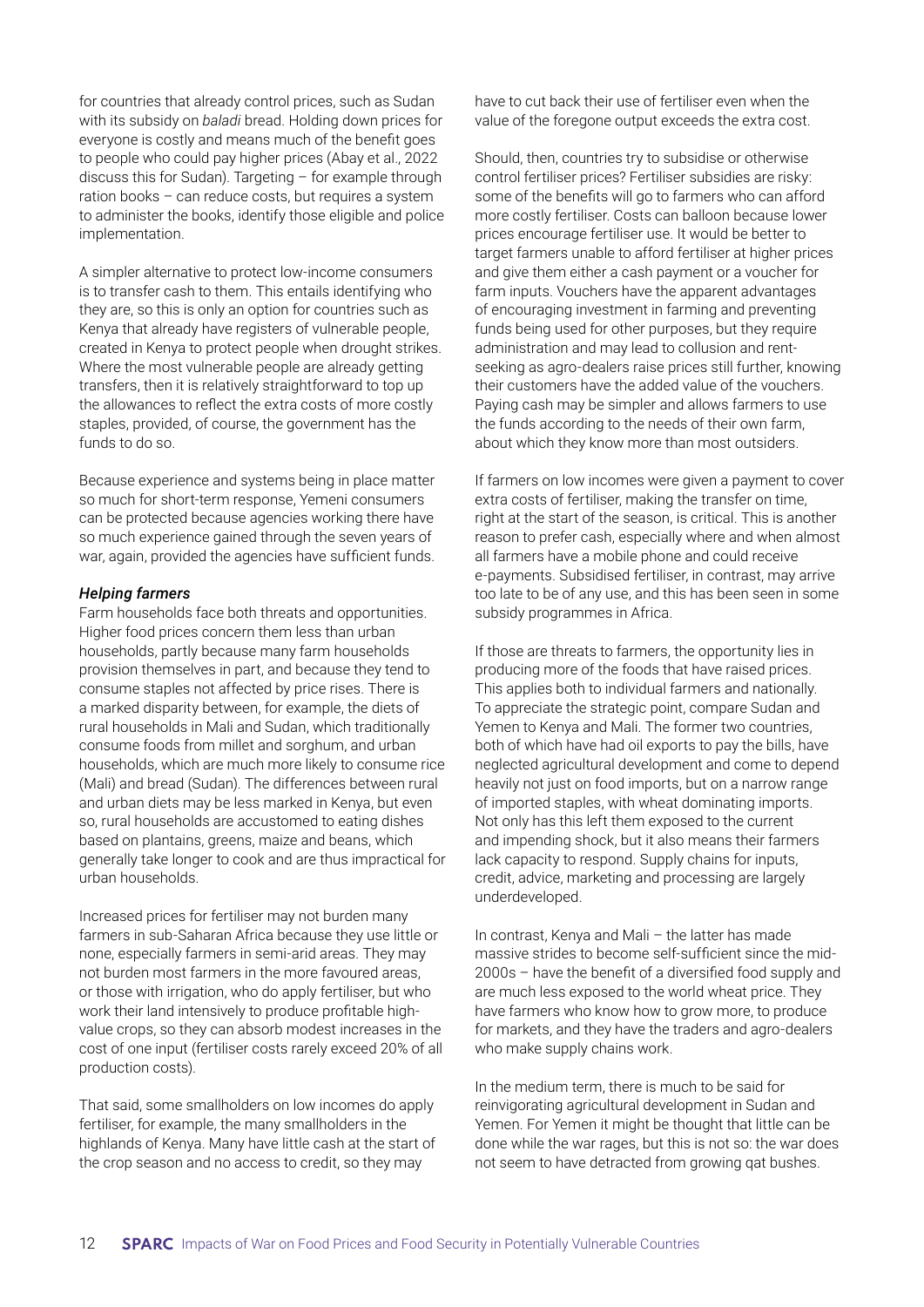Indeed, Yemen has dealers who provide irrigation pumps, pesticides and fertiliser for this lucrative crop (Darbyshire, 2020; Thomas, 2022a).

From 2008 onwards, alarmed by the 2007/08 food price spike, many governments in Africa and Asia strived to help their farmers raise output. These measures, by and large, often worked. The response to the price shock was much greater production of cereals in Africa and Asia, which helped push world prices down to the levels (in real terms) existing before the shock. Donor programmes such as the G20's Global Agriculture and Food Security Program that supported governments must have helped as well.

Just what works to support farmers in particular areas is a function of local conditions, both agro-ecological and economic. In some places it may be distributing packs of better seed, or invigorating extension services, or repairing rural access roads, or devising value-chain finance, or refocusing agricultural research to tackle a critical bottleneck such as the susceptibility of a crop to disease or pests, or underwriting small loans for irrigation pumps, and so on. Action programmes are probably best designed when informed by local knowledge.

All four countries, in common with the rest of the world, will need to invest in changed farming practices to ensure agriculture is environmentally sustainable, adapted to climate change, and with low emissions of greenhouse gases. Renewed agricultural development can be combined with these imperatives.

# *Final reflection*

A final consideration, and lesson, is the value of regional trade. For Kenya, with limited good agricultural land compared to the population, East African integration is a boon, since neighbouring Tanzania has the land and resources needed to feed Kenya. Tanzania's agricultural output has been increasing well ahead of its population in the 2000s (Wineman et al., 2020). In the 2010s, Tanzania went from being a net importer of rice to a net exporter to its East African Community neighbours. That is a remarkable achievement, largely from the efforts of smallholders who, under the radar of the government,<sup>8</sup> have bought pumps to irrigate small rice plots.

This does not mean that Kenya should not develop its farming: it has some very high-potential land worked by farmers who are used to producing for the market, supported by equally experienced traders and inputs suppliers. Producing high-value perishables for the growing cities of Kenya should provide a living for those staying on their farms. Additional staples can be sourced from Tanzania.

# **References**

Abay, K.A., Abdelaziz, F., Abdelfattah, L., Breisinger, C., Dorosh, P., Resnick, D., Siddig, K. and William, A. (2022) *Wheat subsidies, wheat markets and food security in Sudan. Current state and options for the future*. Strategy Support Program Policy Note 1. Washington DC: International Food Policy Research Institute.

African Development Bank (2019) *Cross border road corridors. The quest to integrate Africa*. Abidjan: African Development Bank.

CME Group (2022) Agricultural futures and options [\(https://www.cmegroup.com/markets/agriculture.html](https://www.cmegroup.com/markets/agriculture.html)).

Darbyshire, E. (2020) *Report: Yemen's agriculture in distress. Mytholmroyd: Conflict and Environment Observatory* ([https://ceobs.org/yemens-agriculture-in](https://ceobs.org/yemens-agriculture-in-distress/)[distress/](https://ceobs.org/yemens-agriculture-in-distress/)).

FAO Aquastat (2021) FAO Global Information System on Water and Agriculture. Food and Agriculture Organization of the United Nations [\(https://www.fao.org/aquastat/](https://www.fao.org/aquastat/en/) [en/](https://www.fao.org/aquastat/en/)).

FAOSTAT (all dates) Food and agriculture data. Food and Agriculture Organization of the United Nations (https://www.fao.org/faostat/en/#home).

FAOSTAT (2019) Food Balances (2010–). Food and Agriculture Organization of the United Nations (https://www.fao.org/faostat/en/#data/FBS).

Favari, E., Geiger, M., Krishnaswamy, S. and Tandon, S. (2021) *The 2020 food security crisis in Yemen*. Cairo: World Food Programme and Washington DC: World Bank.

FEWSNET Kenya (2022) Famine Early Warning Systems Network (<https://fews.net/east-africa/kenya>).

FEWSNET Mali (2022) Famine Early Warning Systems Network ([https://fews.net/west-africa/mali\)](https://fews.net/west-africa/mali).

FEWSNET Sudan (2022) Famine Early Warning Systems Network (<https://fews.net/east-africa/sudan>).

FEWSNET Yemen (2022) Famine Early Warning Systems Network ([https://fews.net/east-africa/yemen\)](https://fews.net/east-africa/yemen).

Glauber, J. and Laborde, D. (2022) How will Russia's invasion of Ukraine affect global food security? IFPRI Blog, February 24 ([https://www.ifpri.org/blog/how-will](https://www.ifpri.org/blog/how-will-russias-invasion-ukraine-affect-global-food-security)[russias-invasion-ukraine-affect-global-food-security](https://www.ifpri.org/blog/how-will-russias-invasion-ukraine-affect-global-food-security)).

<sup>8</sup> A few years ago, Tanzania announced an ambitious target to irrigate more of its land, all of one million hectares. Radar surveys of flooded paddy fields indicate that the country probably already had more than that under irrigation but that the small plots were not officially counted (Venot et al., 2021).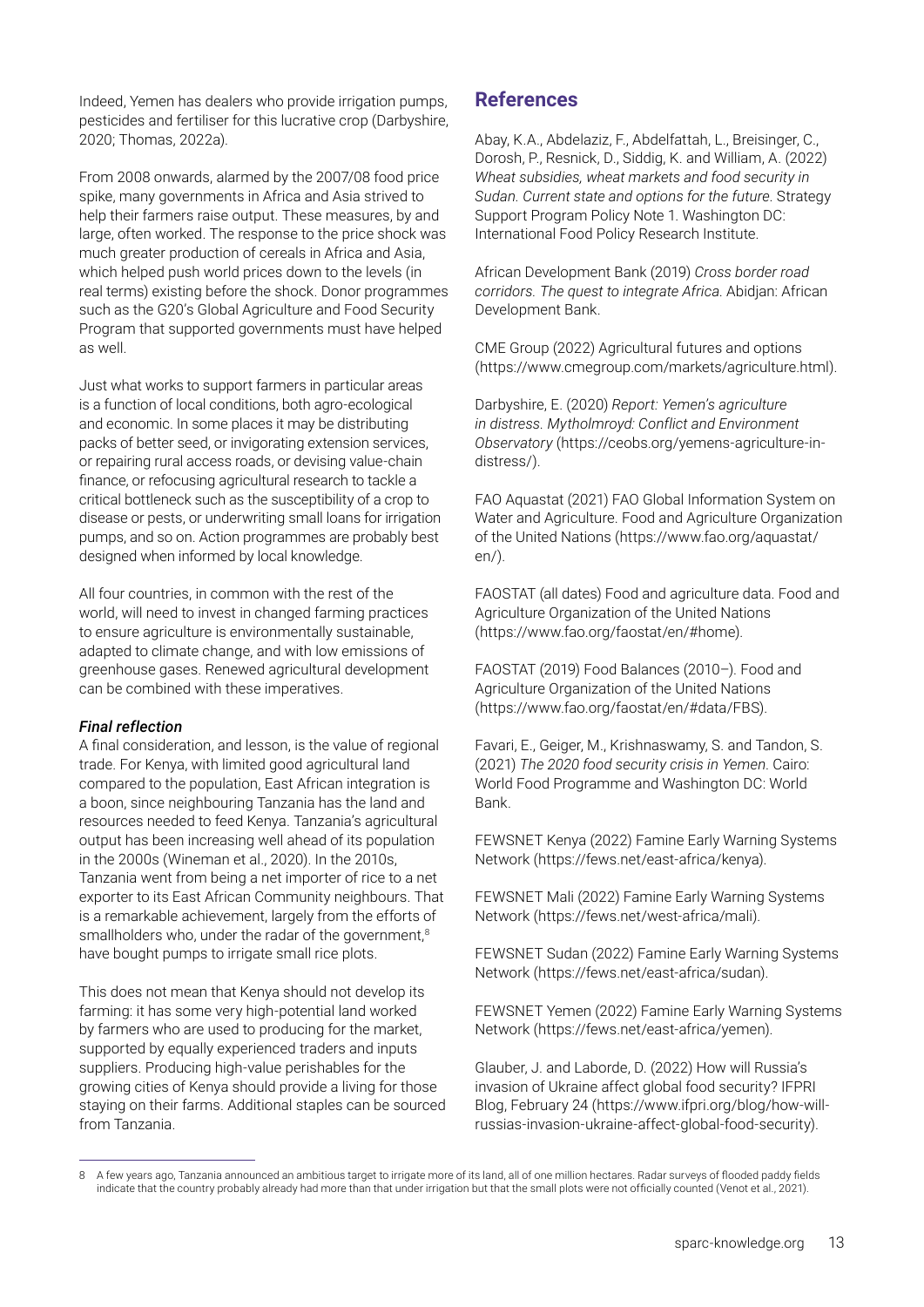Gro Intelligence (2016) Grains in Mali: more than meets the media ([https://ftp.gro-intelligence.com/insights/](https://ftp.gro-intelligence.com/insights/grains-in-mali-more-than-meets-the-media) [grains-in-mali-more-than-meets-the-media](https://ftp.gro-intelligence.com/insights/grains-in-mali-more-than-meets-the-media)).

Jacoby, H.G. (2016) Food prices, wages, and welfare in rural India. *Economic Inquiry*, 54(1): 159–176.

Teravaninthorn, S. and Raballand, G. (2009) *Transport prices and costs in Africa. A review of the main international corridors*. Washington DC: World Bank.

The Economist (2022) *Grain damage. War in Ukraine will cripple global food markets* [\(https://www.economist.](https://www.economist.com/finance-and-economics/2022/03/12/war-in-ukraine-will-cripple-global-food-markets) [com/finance-and-economics/2022/03/12/war-in](https://www.economist.com/finance-and-economics/2022/03/12/war-in-ukraine-will-cripple-global-food-markets)[ukraine-will-cripple-global-food-markets\)](https://www.economist.com/finance-and-economics/2022/03/12/war-in-ukraine-will-cripple-global-food-markets).

Thomas, E. (2022a) *Food security in Yemen: the role of the private sector in promoting domestic food production*. London: Overseas Development Institute [\(www.odi.org/](http://www.odi.org/en/publications/food-security-in-yemen/) [en/publications/food-security-in-yemen/](http://www.odi.org/en/publications/food-security-in-yemen/)).

Thomas, E. (2022b) *Food security in Yemen: the private sector and imported food*. London: Overseas Development Institute ([www.odi.org/en/publications/](http://www.odi.org/en/publications/food-security-in-yemen/) [food-security-in-yemen/\)](http://www.odi.org/en/publications/food-security-in-yemen/).

Venot, J.P., Bowers, S., Brockington, D., Komakech, H., Ryan, C.M., Veldwisch, G.J. and Woodhouse, P. (2021) Below the radar: Data, narratives and the politics of irrigation in sub-Saharan Africa. *Water Alternatives*, 14(2): 546–572.

Wiggins, S. (2021) *Implications of COVID-19 for agricultural development, food and nutrition security in the global south.* Review for GIZ. London: Overseas Development Institute.

Wiggins, S. and Keats, S. (2013) *Looking back, peering forward. Food prices and the food price spike of 2007/08*. Project Report, ODI Shockwatch: Managing Risk and Building Resilience in an Uncertain World. London: Overseas Development Institute.

Wiggins, S., Calow, R., Feyertag, J., Levine, S. and Löwe, A. (2020) *Rapid evidence review. Policy interventions to mitigate negative effects on poverty, agriculture and food security from disease outbreaks and other crises*. London: Overseas Development Institute.

Wineman, A., Jayne, T.S., Isinika Modamba, E. and Kray, H. (2020) The changing face of agriculture in Tanzania: Indicators of transformation. *Development Policy Review*, 38(6): 685–709.

World Bank (2020) *Sudan. Agriculture value chain analysis*. Washington DC: World Bank.

# **Acknowledgements**

Many thanks to those who provided information or commented on an earlier draft: Sharad Tandon (World Bank), Mark Redwood (SPARC), Simon Levine (ODI), Julius Court, Richard Erlebach, Rachel Lambert and Donald Menzies (all Foreign, Commonwealth and Development Office). Nevertheless, the views in this brief are those of the author and do not necessarily reflect those of anyone else, including the rest of ODI and SPARC.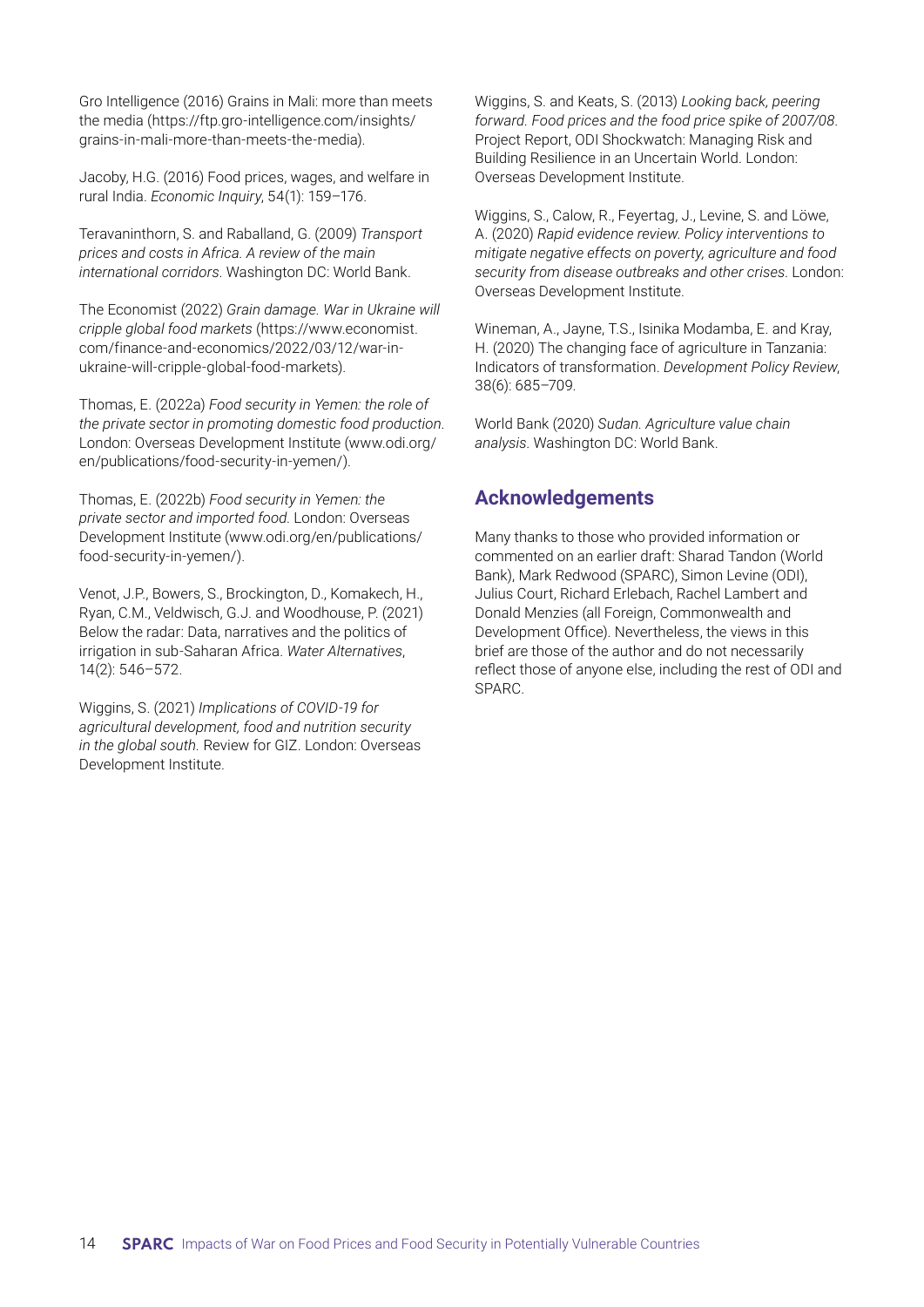# **Appendix A: Will other agricultural commodity prices be pushed up?**

| Correlations: monthly prices, January<br>1992 to November 2021, in percentages<br>Coefficients of more than 50% shaded in<br>purple; those of more than 70% shaded<br>in orange | <b>Bananas</b> | <b>Beef</b> | Cocoa beans | Coffee, other mild<br>Arabicas | Coffee, Robusta | Cotton | Groundnuts | Palm oil | Poultry | Rubber | Sugar, free market | Sugar, US import | Tea |
|---------------------------------------------------------------------------------------------------------------------------------------------------------------------------------|----------------|-------------|-------------|--------------------------------|-----------------|--------|------------|----------|---------|--------|--------------------|------------------|-----|
| <b>Correlation coefficients</b>                                                                                                                                                 |                |             |             |                                |                 |        |            |          |         |        |                    |                  |     |
| All Commodity Price Index, 2016 = 100,<br>includes both fuel and non-fuel price indices                                                                                         | 73             | 73          | 76          | 63                             | 51              | 48     | 76         | 74       | 68      | 77     | 71                 | 54               | 63  |
| Crude Oil (petroleum), Price Index, 2016 = 100,<br>simple average of three spot prices; Dated<br>Brent, West Texas Intermediate, and Dubai<br>Fateh                             | 67             | 69          | 71          | 54                             | 43              | 41     | 72         | 66       | 63      | 74     | 65                 | 46               | 60  |
| Fuel (energy) Index, 2016 = 100,<br>includes crude oil (petroleum), natural gas,<br>coal price and propane indices                                                              | 62             | 62          | 69          | 55                             | 44              | 48     | 66         | 75       | 58      | 80     | 67                 | 48               | 58  |
| All Metals Index, 2016 = 100:<br>includes metal price index (base metals) and<br>precious metals index                                                                          | 86             | 84          | 78          | 70                             | 55              | 59     | 83         | 84       | 76      | 80     | 76                 | 73               | 67  |
| Base Metals Price Index, 2016 = 100                                                                                                                                             |                | 75          | 75          | 69                             | 54              | 60     | 74         | 84       | 68      | 85     | 74                 | 68               | 62  |
| <b>Coefficients of determination</b>                                                                                                                                            |                |             |             |                                |                 |        |            |          |         |        |                    |                  |     |
| All Commodity Price Index, 2016 = 100,<br>includes both fuel and non-fuel price indices                                                                                         | 53             | 54          | 58          | 39                             | 26              | 23     | 58         | 55       | 46      | 60     | 50                 | 30               | 40  |
| Crude Oil (petroleum), Price Index,<br>2016 = 100, simple average of three spot<br>prices; Dated Brent, West Texas Intermediate,<br>and Dubai Fateh                             | 45             | 47          | 51          | 29                             | 18              | 17     | 51         | 43       | 39      | 55     | 42                 | 21               | 36  |
| Fuel (energy) index, 2016 = 100,<br>includes crude oil (petroleum), natural gas,<br>coal price and propane indices                                                              | 38             | 38          | 47          | 30                             | 19              | 23     | 44         | 57       | 33      | 65     | 45                 | 23               | 33  |
| All Metals Index, 2016 = 100:<br>includes metal price index (base metals) and<br>precious metals index                                                                          | 73             | 71          | 61          | 50                             | 30              | 35     | 69         | 70       | 58      | 65     | 58                 | 53               | 45  |
| Base Metals Price Index, 2016 = 100                                                                                                                                             | 59             | 56          | 56          | 48                             | 29              | 36     | 55         | 71       | 46      | 72     | 55                 | 46               | 39  |

#### **Commodity prices, full specification**

Bananas, Central American and Ecuador, free on board (FOB) US ports, US\$ per tonne Beef, Australian and New Zealand 85% lean fores, cost, insurance and freight (CIF) US import price, US cents per pound Cocoa beans, International Cocoa Organization cash price, CIF US and European ports, US\$ per tonne Coffee, other mild Arabicas, International Coffee Organization New York cash price, ex-dock New York, US cents per pound Coffee, Robusta, International Coffee Organization New York cash price, ex-dock New York, US cents per pound Cotton, Cotton Outlook 'A Index', Middling 1–3/32 inch staple, CIF Liverpool, US cents per pound Groundnuts (peanuts), 40/50 (40 to 50 count per ounce), CIF Argentina, US\$ per tonne Palm oil, Malaysia Palm Oil Futures (first contract forward) 4-5% forward freight agreement (FFA), US\$ per tonne Poultry (chicken), whole bird spot price, ready-to-cook, whole, iced, Georgia docks, US cents per pound Rubber, Singapore Commodity Exchange, No. 3 Rubber smoked sheets, 1st contract, US cents per pound Sugar, free market, Coffee Sugar and Cocoa Exchange (CSCE) contract no.11 nearest future position, US cents per pound Sugar, US import price, contract no.14 nearest futures position, US cents per pound Tea, Mombasa, Kenya, auction price, US cents per kilogram, from July 1998, Kenya auctions, Best Pekoe Fannings. Prior, London auctions, CIF UK warehouses

Source: International Monetary Fund Primary Commodity Prices: <https://www.imf.org/en/Research/commodity-prices>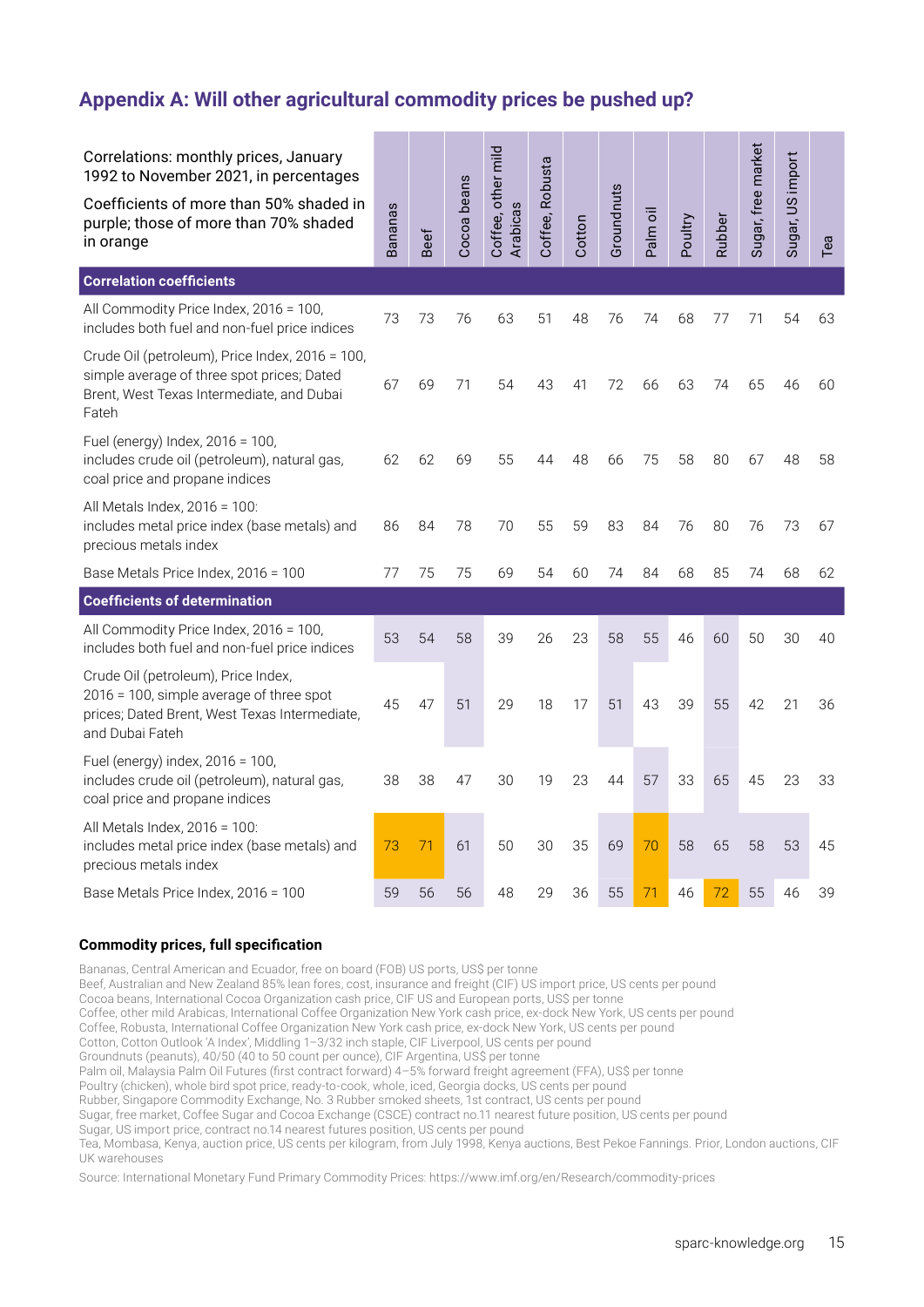# **Appendix B: Agricultural and population statistics for Kenya, Mali, Sudan and Yemen**

|                                       | Year        | <b>Units</b>   | Kenya       | Mali        | Sudan      | Yemen      |
|---------------------------------------|-------------|----------------|-------------|-------------|------------|------------|
| Population                            | 2020        | persons        | 53,771,300  | 20,250,834  | 43,849,269 | 29,825,968 |
|                                       |             |                |             |             |            |            |
| Wheat production                      | $2018 - 20$ | tonnes         | 369,167     | 24,845      | 726,274    | 97,801     |
| Wheat imports, total                  | $2018 - 20$ | tonnes         | 1,872,644   | 310,519     | 5,011,665  | 1,805,359  |
| Wheat imports, Russia                 | $2018 - 20$ | tonnes         | 637,766     | 104,249     | 4,586,453  | 579,067    |
| Wheat imports, Ukraine                | $2018 - 20$ | tonnes         | 179,976     | 26,969      | 100,615    | 334,161    |
| Wheat imports, Russia<br>and Ukraine  | $2018 - 20$ | tonnes         | 817,742     | 131,218     | 4,687,068  | 913,228    |
| Import dependency, wheat              |             |                | 84%         | 93%         | 87%        | 95%        |
| Dependency on Russia<br>and Ukraine   |             |                | 44%         | 42%         | 94%        | 51%        |
| Maize production                      | $2018 - 20$ | tonnes         | 3,794,926   | 3,652,784   | 28,196     | 53,562     |
| Maize imports, total                  | $2018 - 20$ | tonnes         | 409,950     | 465         | 17,306     | 147,199    |
| Maize imports, Russia                 | 2019        | tonnes         | $\mathbf 0$ | $\mathbf 0$ | $\theta$   | $\theta$   |
| Maize imports, Ukraine                | 2020        | tonnes         | 10,000      |             |            | 10,100     |
| Maize imports, Russia and<br>Ukraine  | $2018 - 20$ | tonnes         | 10,000      |             |            | 10,100     |
| Import dependency, maize              |             |                | 10%         | $0\%$       | 38%        | 73%        |
| Dependency on Russia<br>and Ukraine   |             |                | 2%          | $0\%$       | $0\%$      | 7%         |
| Millet and sorghum<br>production      |             |                | 384,000     | 3,481,170   | 5,317,306  | 43,261     |
| Rice production, paddy                | $2018 - 20$ | tonnes         | 151,360     | 3,124,630   | 32,044     |            |
| Rice production, milled<br>equivalent | $2018 - 20$ | tonnes         | 105,952     | 2,187,241   | 22,431     |            |
| Rice imports                          | $2018 - 20$ | tonnes         | 246,528     | 178,332     | 38,827     | 328,524    |
| Apparent cereal consumption*          |             |                |             |             |            |            |
| Wheat consumption                     | 2018-20     | kg/person/year | 41.7        | 16.6        | 130.9      | 63.8       |
| Maize consumption                     | $2018 - 20$ | kg/person/year | 78.2        | 180.4       | 1.0        | 6.7        |
| Millet and sorghum<br>consumption     | $2018 - 20$ | kg/person/year | 7.1         | 171.9       | 121.3      | 1.5        |
| Rice consumption                      | $2018 - 20$ | kg/person/year | 6.6         | 116.8       | 1.4        | 11.0       |